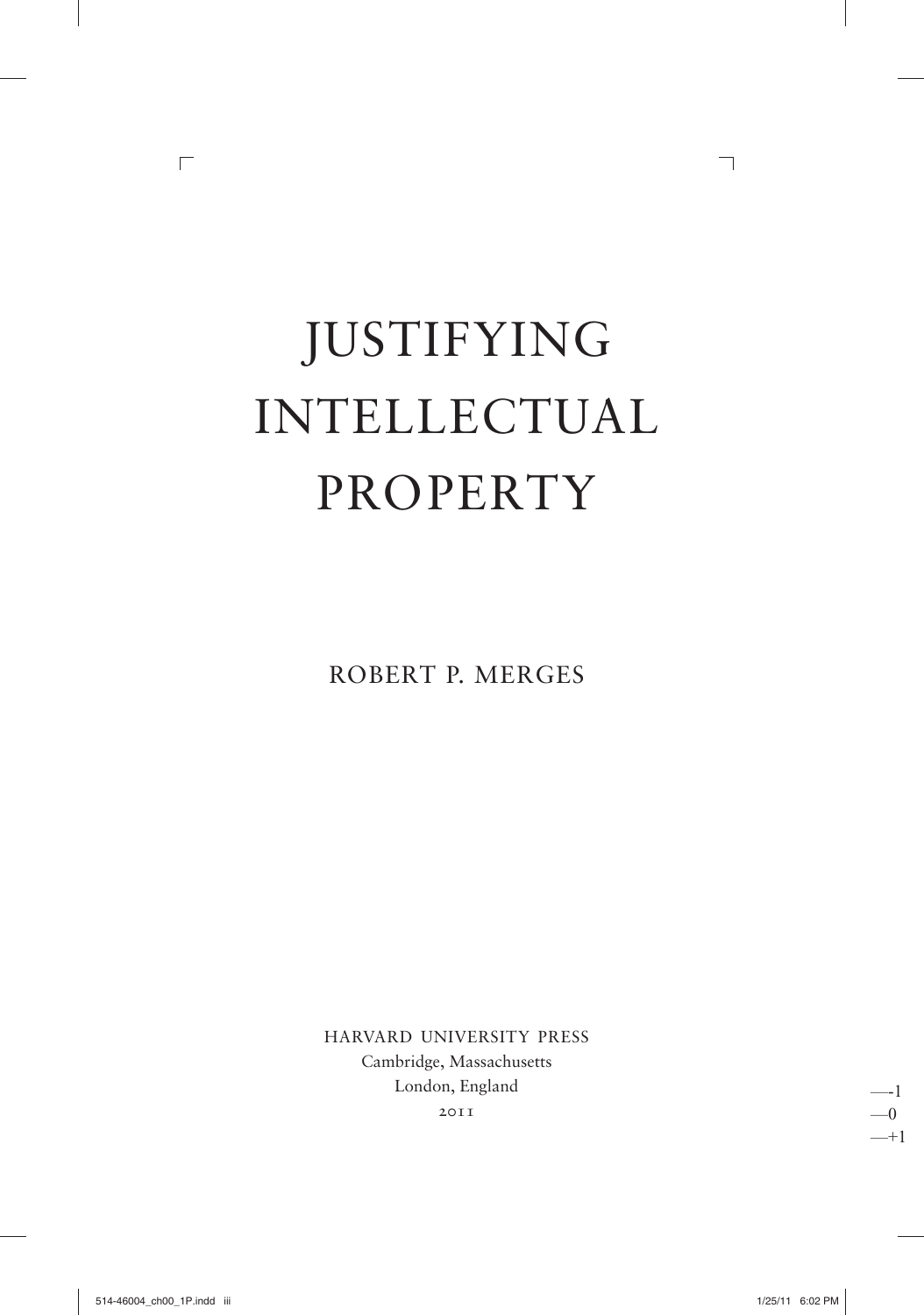#### chapter ten

┑

# Conclusion The Future of Property

PROPERTY DOES HAVE A FUTURE. Especially if it reflects a proper respect both for individual owners and the needs of the community that is, if it is based on what a philosopher would call a liberal theory of property—it can continue to serve a vital function in a well- designed sociopolitical system. As more and more of society's valuable assets come to be incorporeal and intangible, this function will more and more come to be served by the species of property we call IP. So in constructing a viable theory of property, it makes sense to start with IP, or at the very least to include it.

In this spirit, I want to set out as clearly as I can the basic elements of a workable theory of IP. They will all be familiar; they are the same ones I have been talking about since the first page of this book. In this final chapter, I just want to gather them together, restate them simply, and show some relationships between them.

The elements as I see them are these:

1. *Propertize creative labor.* Recognize and reward creative work with true legal rights, thereby converting that work from hourly wage labor into a freestanding *economic asset* wherever possible. Allow individuals to control the works they create, via the one-to-one mapping between owners and assets that is the essence of property. Replace the discredited "heroic author" with a more realistic construct: the "prosaic author," a creative professional trying to

 $\sqrt{2}$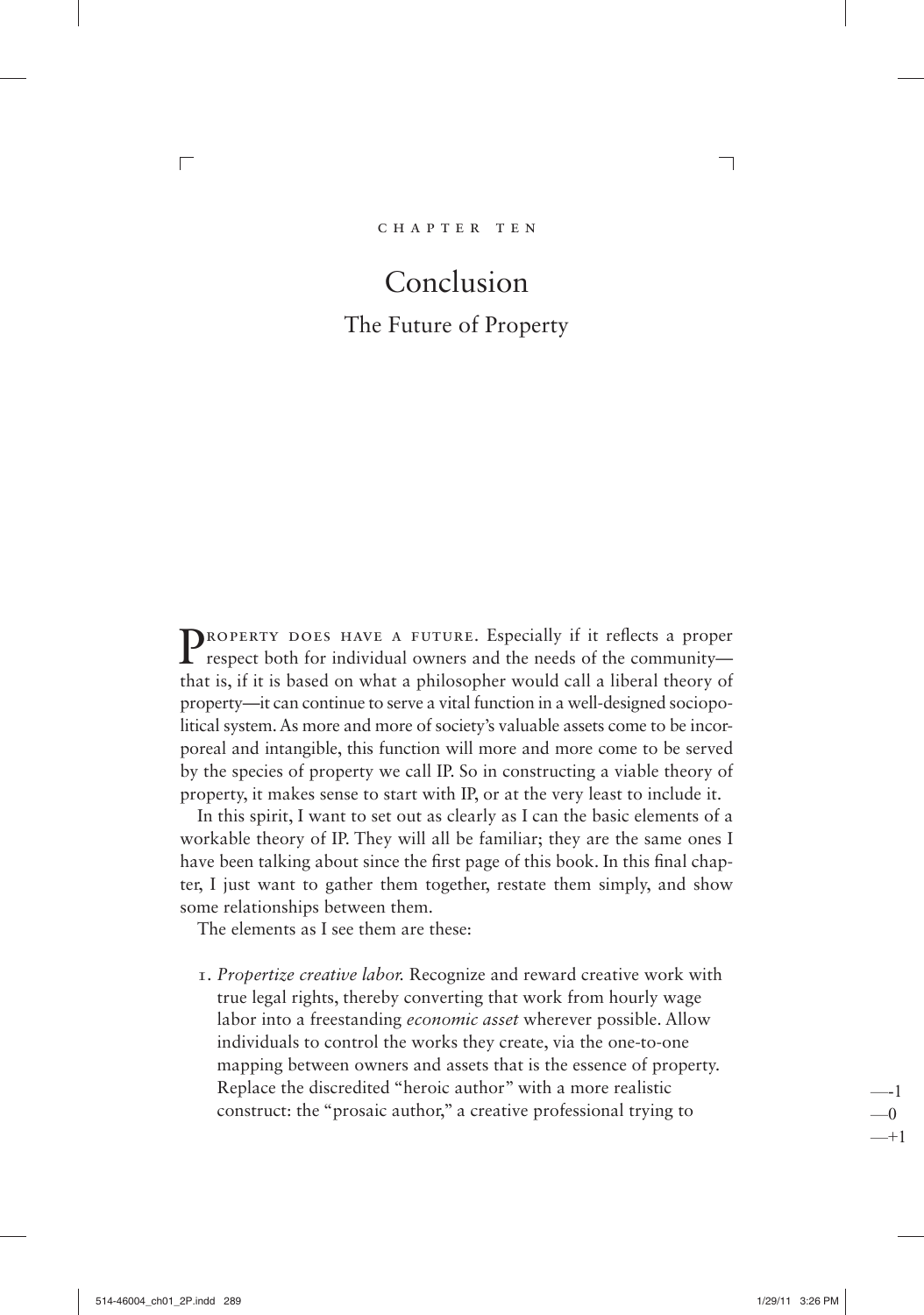make a decent living from his or her talent. Acknowledge that rewarding the prosaic creator means encouraging not only individual and small team ownership, but also large corporate entities, which form an important part of the ecosystem that nurtures and supports individual creative professionals.

- 2. *Grant real rights, but not absolute rights.* Recognize each creator's unique contribution by granting IP rights that are truly rights, but also recognize society's contribution to creative work. Envision a *deserving core*anchoring each property right, surrounded by a *social periphery.* Honor the former with a solid entitlement, a real desert claim, and the latter by permitting taxation of creative products. Conceptualize these taxes as compensation to society for the myriad social contributions to every creative work.
- 3. *Accommodate the needs of consumers and users by (a) facilitating and encouraging cheap and easy IP permission and licensing mechanisms, together with (b) simple waiver techniques that permit binding dedication of rights to the public*. In the long-standing debate over incentives versus access, creators/owners versus consumers/users, recognize that *there is a solution.* Rightholders can continue to receive rights, while consumers and users can gain access to the works they want to use, if resources are directed to creating efficient transactional mechanisms that allow IP rights to flow through commercial channels as smoothly, or almost as smoothly, as do the works covered by those rights. Recognize that, in a world with numerous IP rights, the market for creative *works* necessitates also a (separate, but related) market for the *rights covering those works.* Encourage market making in this secondary market! Encourage collective action and competition in this market. This will ensure the smallest dislocation from the desirable policy of awarding real IP rights, and thus the largest net reward. At the same time, create a simple and binding mechanism for *waiver*— allowing a rightholder to make a binding dedication of his works to the public, and thus implementing a *right to include* that is coextensive with the traditional right to exclude at the heart of IP and property generally.

In my discussion of these elements, I will touch on a number of themes that have permeated this book. These are not, strictly speaking, required components of a workable IP theory. They are more like intellectual motifs that, for me at least, tie together and animate the elements I just listed; they help me make a coherent whole out of the myriad details and countercurrents of IP law. These themes are as follows: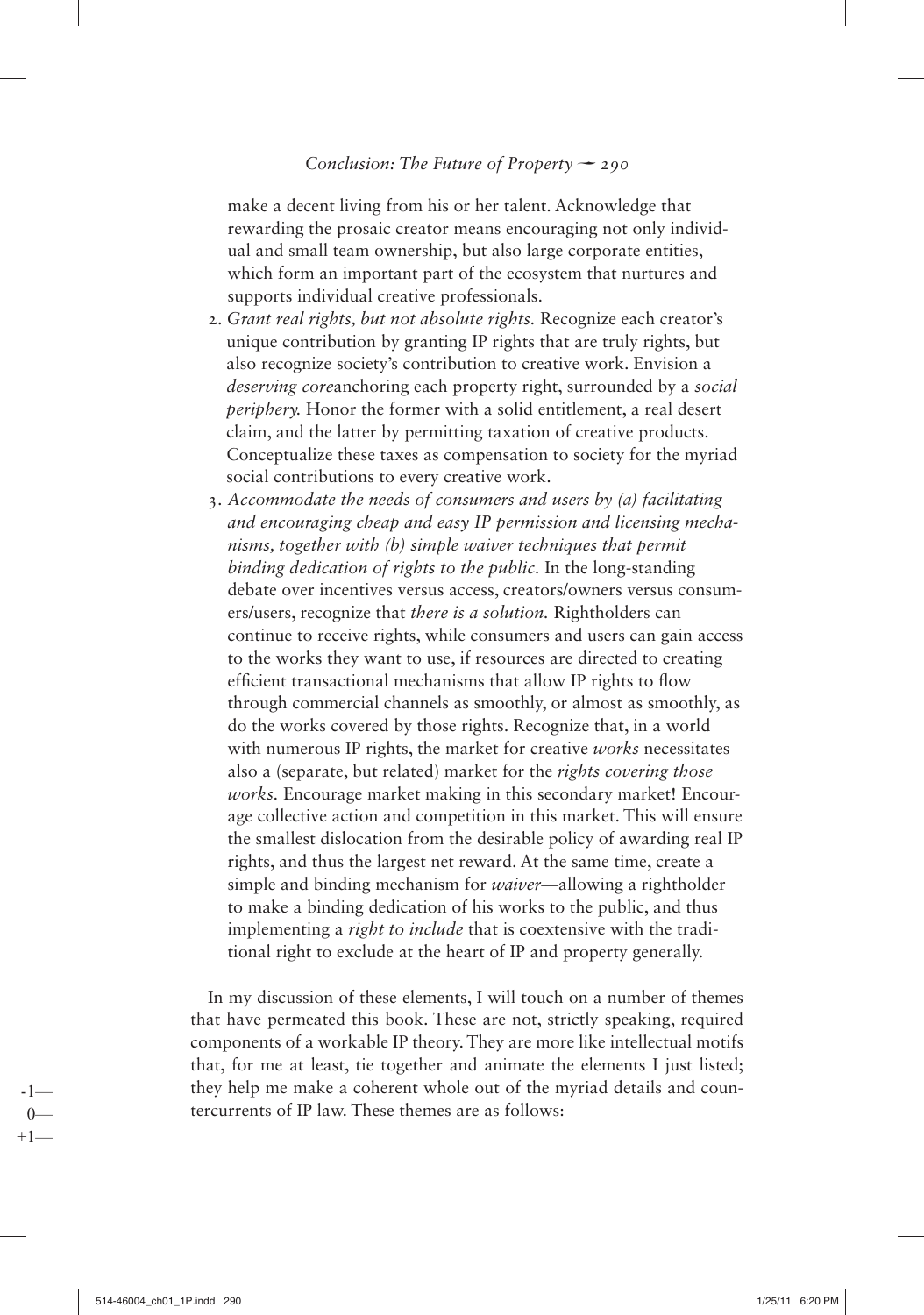- 1. *There is room at the bottom.* IP law has many possible and plausible normative foundations. Acceptance of this basic fact can help usher in a constructive policy discussion (based I hope on the midlevel principles; see Chapter  $\varsigma$ ) without the need to argue about ultimate foundations.
- 2. *Locke and company have much to say about IP.* The basic insight that property makes sense at a deep ethical level is for me central to my understanding of IP—why we need this form of legal protection, why it has the shape it does (exclusive rights, and so on), and why it is worth defending from critiques that would render it irrelevant or ancillary under contemporary conditions. Because of the midlevel principles, you do not have to agree with me on this, or on the underlying premise that the utilitarian case for IP is as yet inadequate; but I hope you will.
- 3. *IP, properly conceived and constructed, makes sense on distributive justice grounds.* IP rights surely have an effect on distributive justice, but these rights are defensible nonetheless. Put simply, *IP is fair.* A just society awards exclusive property rights to creators, and also limits and structures those rights in a way consistent with overall distributive justice concerns. Time-limited rights, public-facing exceptions to rights, and permissible taxation of works covered by rights are examples of how IP rights fit into an overall scheme of distributive justice.

Finally, there is one conceptual thread that runs through the book that merits separate attention, and while it does not really qualify as an element of basic theory or an intellectual theme (it is more like a metatheme, though that is a term I use with some distaste), I thought I would list it here:

The contemporary literature on IP rights has many gems of wisdom but is wrong to advocate the shrinking or withering away of IP rights. I have learned much from IP academics, including (a) the limits of the heroic author idea (see Element  $\bar{1}$  above); (b) the need to integrate IP into comprehensive theories of distributive justice (Element  $2$ ); and (c) the benefits of voluntary dedication to the public schemes (such as Creative Commons licensing), and thus the need for a robust "right to include." Notwithstanding all these positive contributions, I disagree with the general thesis that property rights over information are a bad idea or that IP has mutated into a gargantuan, monstrous parody of its traditional moderate form. In an economy where intangible assets are more valuable than ever, IP is more important than ever.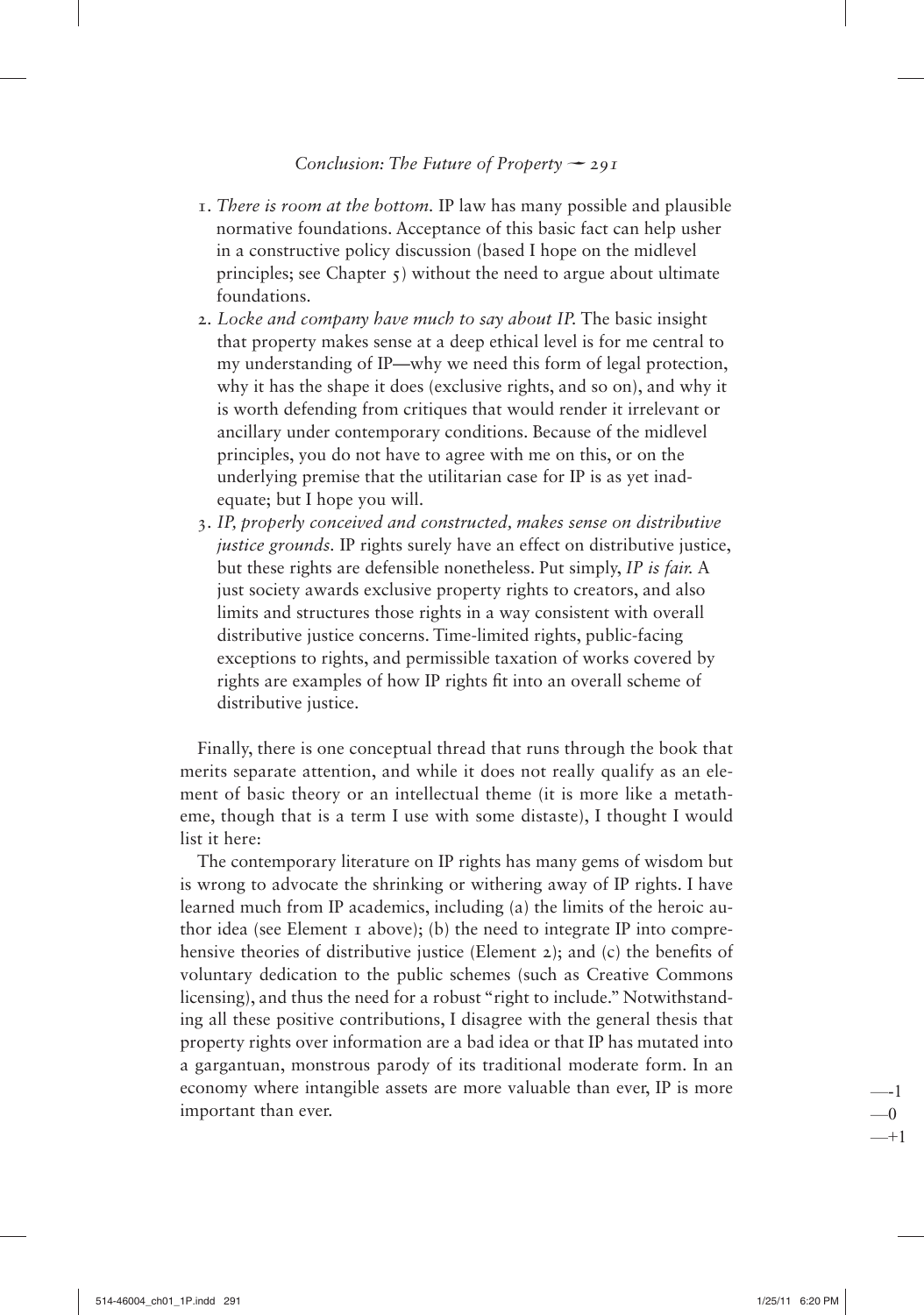I will now consider each of the three elements listed above, working the three themes, as well as the one "metatheme," into the discussion when relevant.

# Propertizing Labor

Property is a unique legal construct. Even the language we use—what scholars sometimes call "property talk"— is distinctive. We speak of the creation of property as a "grant," a word derived from the Latin term for "entrust." The state bestows property on an owner, who then carries a small piece, a tiny spark, of the state's power. It is this power that makes a property right "good against the world," which means two things at once: first, that the owner can invoke the power of the state to enforce the right; and second, that there need be no preexisting relationship between an owner and another person for the owner to bring that person to account for violating the property right. The only connection, in such a case, is that both the owner and the other person are subject to the law of the same state.

The state's delegation of power to an owner signifies something important. The owner is carrying out a function vital to the state. For Locke, mutual recognition of preexisting property claims and mutual commitment to the institution of ownership is the first cause, the big bang that sets in motion the forces of state formation. Kant said something similar. Without the state, there are no strong ownership claims extending over time and space and reaching beyond an individual's ability to physically grasp and work on an object.

To put these grand ideas into practice, an actual state, a recognized government, must grant property rights to individual owners. One classic rationale for private ownership appeals to efficiency: ownership concentrates incentives to develop, deploy, monitor, and maintain an asset in ways that a centralized bureaucracy can rarely match. Some think this same rationale is sufficient to explain the need for IP rights, and there is surely truth in this. It is obvious, though, that many contributions to culture, and much of the technology in a modern society, is not individually owned or controlled. Classical music, ancient texts, the design of the internal combustion engine, the Internet, and many more of our everyday artifacts are not individually owned. And if this is true of these products of human creativity, why have property over anything of the sort? Given the stark fact that property rights for person A restrict the freedom of action of everyone else in A's society, and that the ideas embodied in creative works can often be copied and borrowed by others, why have IP at all?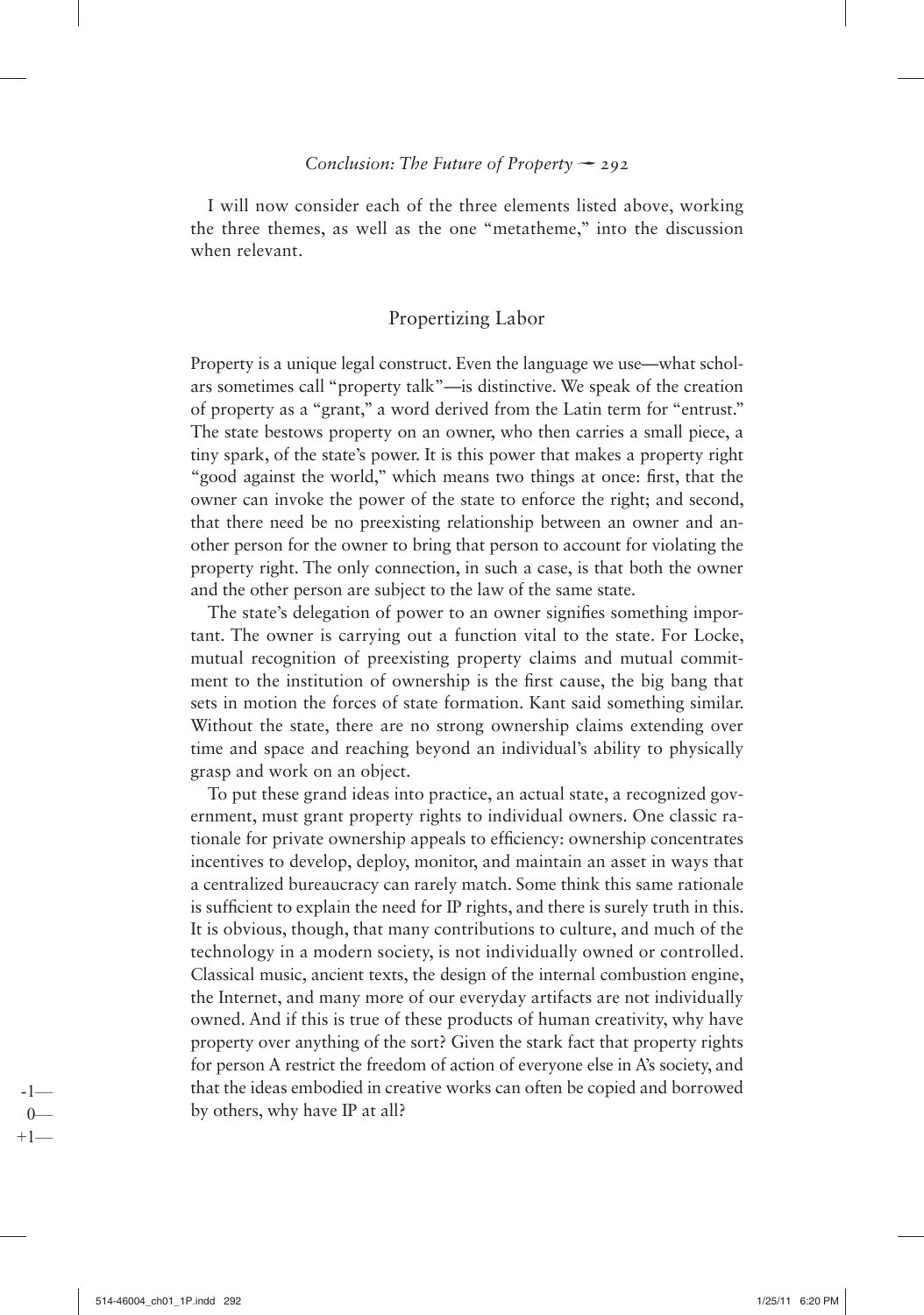The reason is that creative labor is valuable and important. It is noble work, work that is worthy of recognition and reward. It is work that should be dignified with the grant of a small dollop of state power—a property right. This is right in itself, something a good society would and should do. And it is good policy: the behavior called forth when property is awarded in this way benefits and ennobles the rest of society. High-quality creative work is recognized and rewarded (through the market), and people with talent and the drive to put it to work have a chance to make for themselves a viable career doing what they are good at. IP rights make it possible for people to develop their talents and make a living practicing their skill and artistry— to become true *creative professionals.* We dignify this sort of labor when the state grants IP rights in recognition of it. The power to restrict the freedom of others, when that power is earned and appropriate, is the flip side of our token of respect, our societal reward. Not all labor results in works that qualify for state recognition via property rights. But in a system of IP law, some work may be "propertized," may be backed by a claim "good against the world," enforceable by invoking the power of the state against anyone who would violate it. A claim like this is potent recognition of the valuable work that underlies it. Not lightly does society permit a measure of effort to be converted into a long-standing, publicly enforceable legal claim, which may become a valuable economic asset.

# *Why IP Rights?*

Why must IP be a right? There are other ways to recognize and reward activities useful to the state and society. We could give cash payments, award medals, or bestow recognition some other way. Assuming reward or recognition is merited, why must it be in the form of a right, a strong legal claim?

Because rights are associated with individuals, are held by individuals. And an individual reward- claim is precisely the right way to recognize the creation of IP-worthy items. Creativity is still, in most cases, an individual affair (or a small- team affair; see Chapter 7). An individual state- backed claim is the appropriate and fitting way to reward individual creative labor. Cash awards, public or professional recognition— these and other rewards have their place. But a creative professional ought also be able to obtain a state-backed grant that confers the right to individually shape and control the deployment of a creative work. The nature of the thing created justifies the award of a property right.

Speaking of IP *rights* also makes sense because of an implicit distinction suggested by this way of speaking. Users and consumers of creative works do have some rights, but for the most part when it comes to a work cre-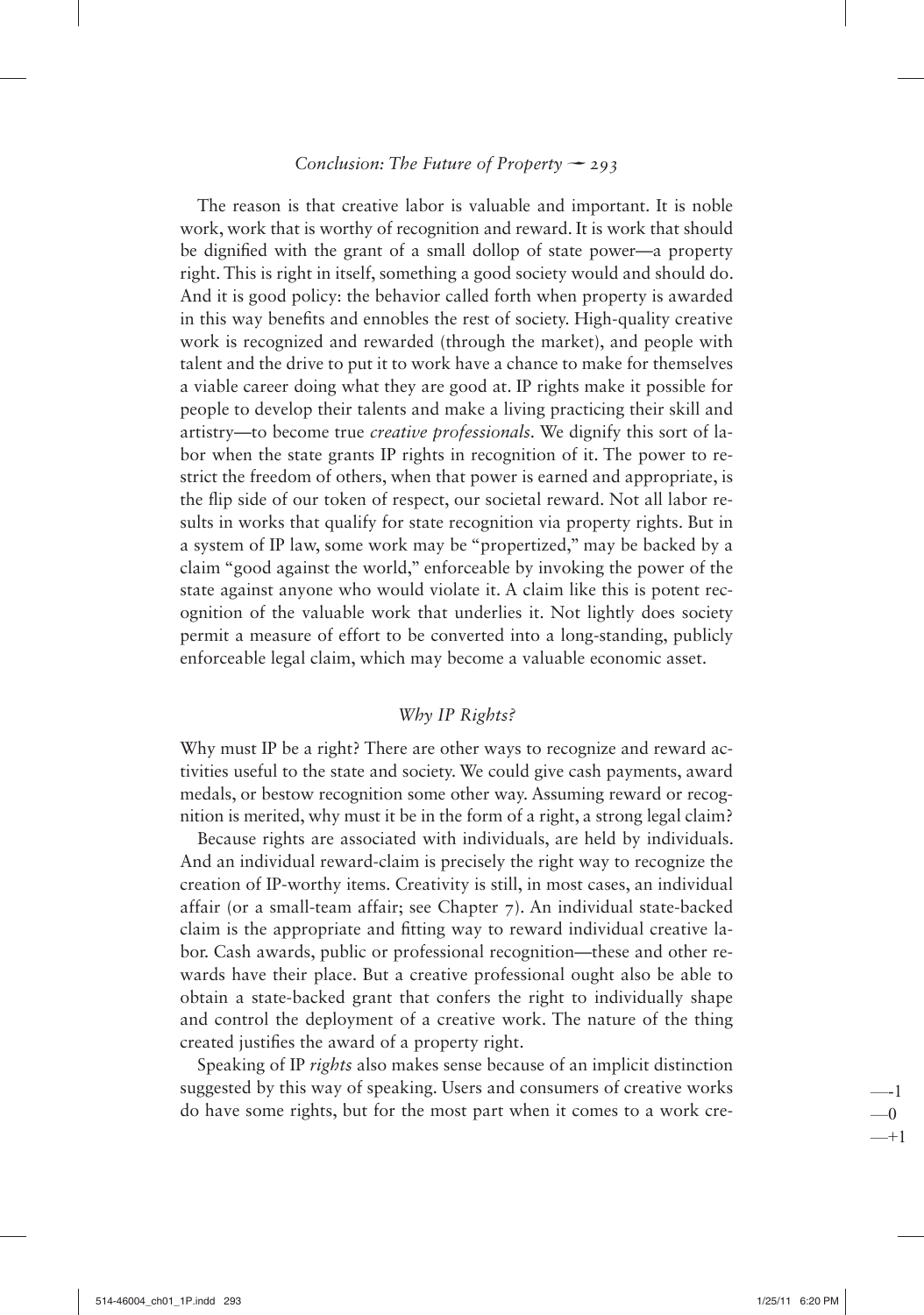ated by someone else they have what legal theorists would call *interests:* their activities and concerns touch on or bear on creative works, and creative works affect them and their activities. Readers have an interest in books and book publishing; users and adapters of technology have an interest in relevant technologies; and so on. But authors and inventors should have *rights*: strong, deep claims that take precedence over mere interests. I emphasize repeatedly in this book that these strong claims must be balanced in a number of ways: by limits on appropriation, as described by Locke, Kant, and Rawls, and as given expression by the midlevel nonremoval and proportionality principles; by the society's right to tax the proceeds of creative work; and by users' rights, in some cases. Nevertheless, I believe the position of creative persons should be a privileged one when it comes to the works they create. The most appropriate and most sensible way to embody this is to grant those persons a true legal right.

# *Individual Control over Individual Assets: The Once and Future Essence of Property*

Especially in areas covered by IP, there seems to be a persistent resistance to the idea of individual control of assets. It looks to some like an excuse for "political" decisions, such as the allocation of power in a society. The "rights" as a cover for politics" school sees collective contributions as the true essence of most valuable works, and argues that individual ownership is a fairly recent overlay on the "natural" situation of group effort and group control. The more recent manifestation of this school of thought centers mostly on digital works. It holds that individual contributions are being overshadowed by the power of dispersed, collective creativity. The future, it is understood, belongs to the amateurs, the wiki contributors, the open source software contributors. Discrete works, originating and belonging to an individual or a small creative team, are decidedly yesterday's news. These works, and the property rights associated with them, will for the most part just wither away in the future.

As I argued in Chapter 8, there is a lot to be said about the value of dispersed creativity. Wikipedia and fan websites, together with some open source projects, have indeed shown the value of dispersed teams of people each working on a bite-sized piece of a much larger whole, with no one person or company claiming ownership or exercising traditional incidents of control over the resulting work. And yet: there are still many works that are better shaped and controlled by a single individual. Those so made will often be superior to the decentralized, uncoordinated productions of farflung amateur teams. For the very reasons that Locke first identified as the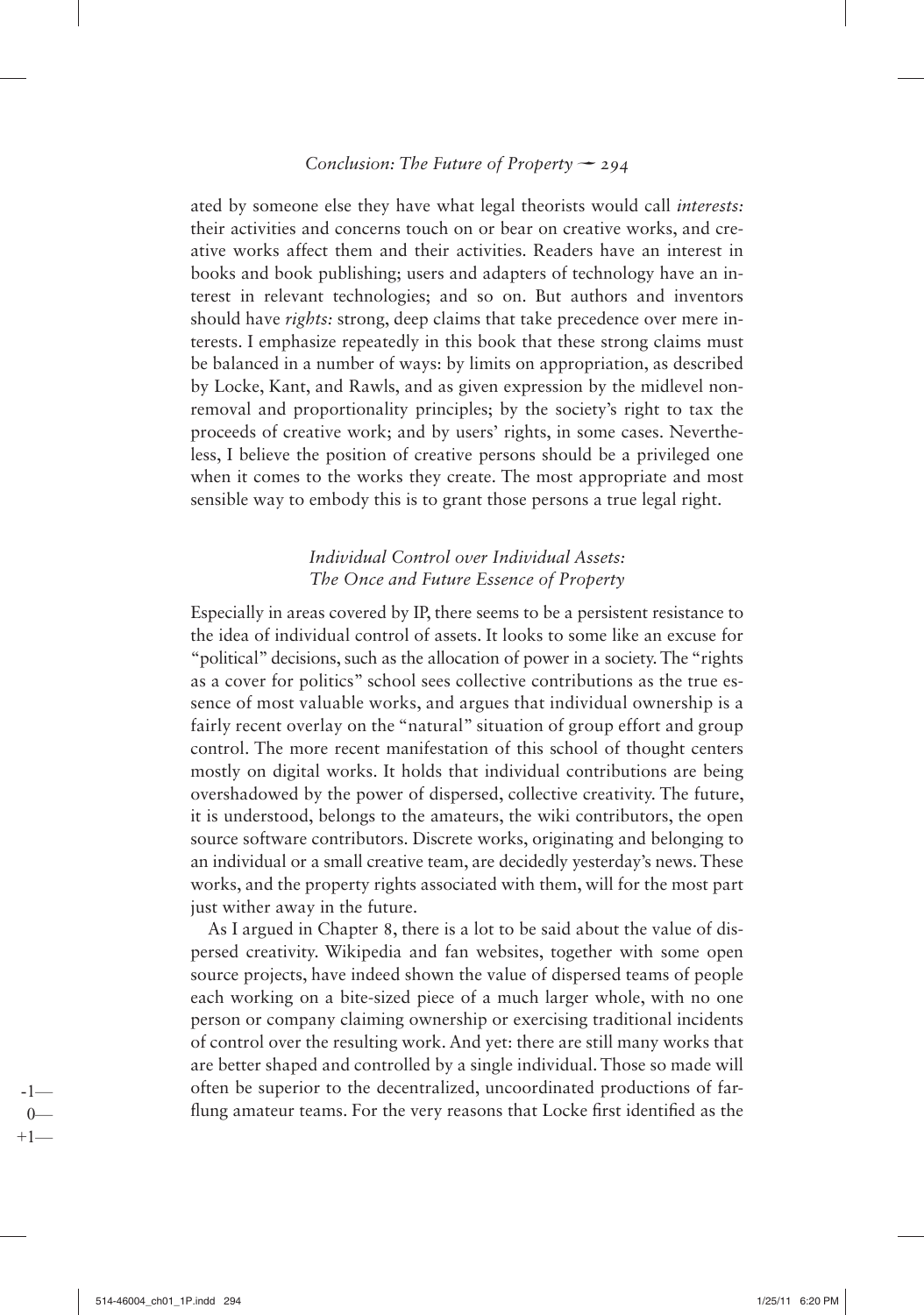core case for property, people need a reason to work hard, to carry out a singular vision by dint of sometimes repetitive editing, shaping, and crafting. The persistent right to maintain control while such a vision is manifested and worked out— the central argument for property in Kant's view— is still necessary in many cases. Property still matters.

#### the flexibility of exclusivity

One reason people often take offense at the notion of property is that, since at least Blackstone's time, the definition of its essence invokes a concept that seems repugnant. Conventional wisdom, repeated ad nauseum, emphasizes that the essence of property is *the right to exclude.* To exclude means to shut out, to prevent access to— to slam the door in everyone's face, so to speak.<sup>1</sup> With this as its essence, it is not hard to see why property has a bad name among those who care about others.

In truth, though, it is not nearly so hard to defend property. The trick is to avoid getting hung up on the legal definition, the apparent power and effect that follows from the ominous- sounding "right to exclude." The moment of the initial grant, and the formal definition of the right being granted, draws attention away from what comes afterward. If we attend instead to what typically happens after property rights are assigned, a completely different picture comes into view. Attending to the crucial *postgrant* stage in the life of a typical property right (including especially most IP rights) reveals all sorts of ways that the supposedly exclusive right of property is actually bound up with various forms of *inclusion.*

The most obvious example is nonenforcement. As I have emphasized repeatedly, rights that are theoretically exclusive can be voluntarily left idle for all sorts of reasons— rendering them not very exclusive at all. Sometimes this is a simple matter of pragmatics: IP rights are not selfenforcing. The owner of an IP right is permitted to invoke the power of the state to exclude others, but of course he does not *have* to do so. The potential gain is often not worth the cost of engaging the expensive and slowmoving machinery of judicial enforcement. When it is not, rights that are putatively exclusive will in fact not wind up excluding anyone at all.

So too with waiver—a more voluntary, intentional form of nonenforcement. Often for strategic reasons, rightholders will take action that in effect says, yes, I have an exclusive right, but I hereby relinquish it. For my own ends, I choose not to assert it; I hereby allow it to lapse as against some or all of those I might otherwise exclude. These decisions, in my view, are an important part of the autonomy that property allows, and indeed promotes. Waiver reveals one of the great advantages of property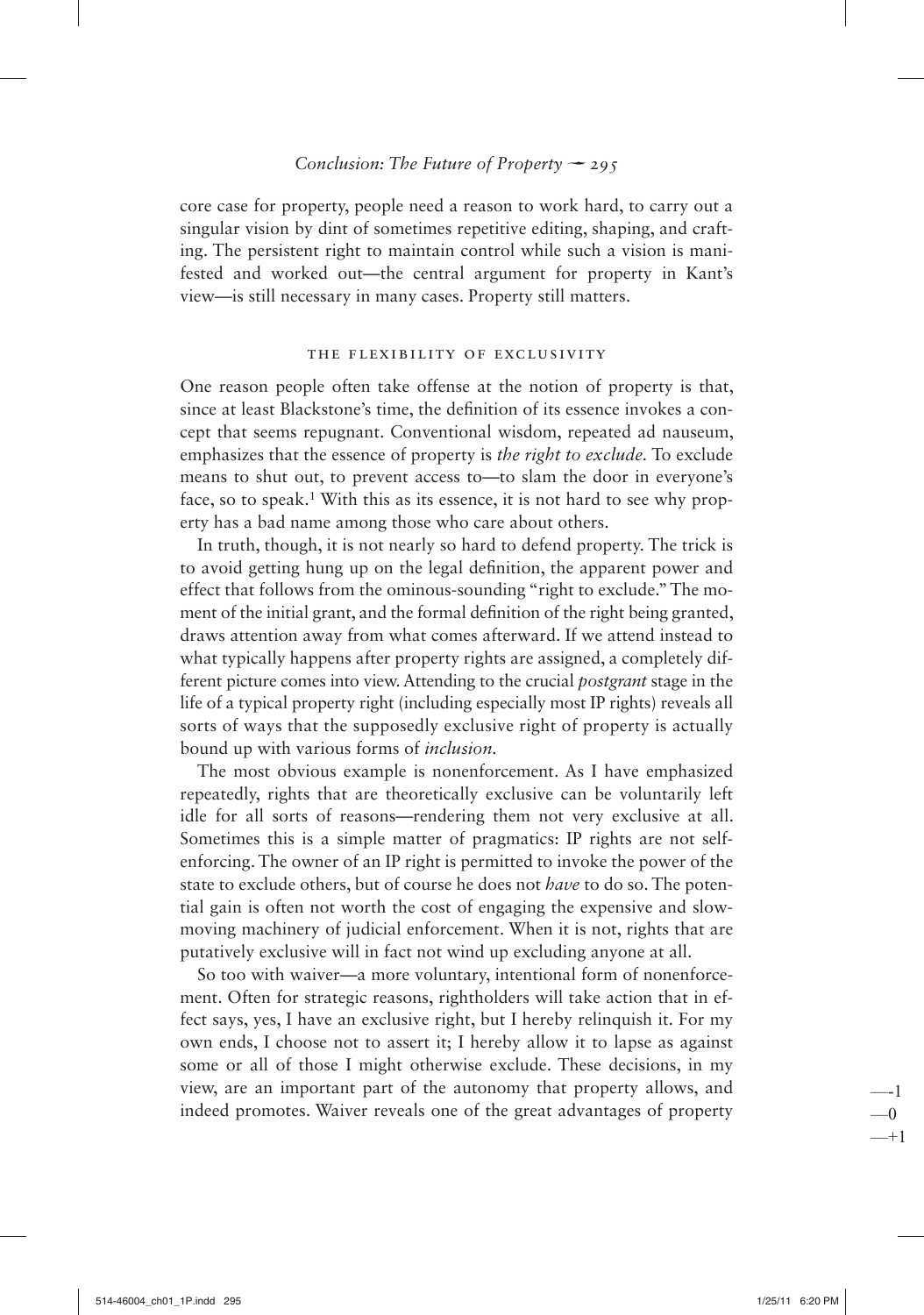as an institution: it is not an immovable obstacle— in fact, it's often easy to get around. All an owner need do is announce or otherwise signify the message "I have these rights but choose not to enforce them."

Waiver puts on display the flexibility of property. It can be instructive to compare this feature with the situation that would prevail under a regime where property is forbidden or strictly limited. It is very difficult for private actors operating under a regime of no- property to voluntarily opt out of that policy. Creating property by private initiative is very difficult. It requires a cumbersome series of contracts, or a shared understanding. The whole structure must be made to work without the support of a universal set of rights "good against the world." For this reason we might say the door into the regime of no- property is a one- way door; once through, there is no going back. A state that makes it difficult to acquire property rights also makes it difficult for private actors to work around that rule. Contrast that with the state that grants property rights. If enforcement costs something, or there are strategic gains to be had from waiver, there is a strong likelihood that at least some of the rights that are granted will not be enforced. Private actors who want to opt out of a property regime will be able to do so in at least some circumstances. True, the fear that others may assert their rights could keep people from waiving theirs; in this sense, it may not always be possible to act unilaterally. But sometimes it will. And sometimes people can join together, formally or informally, to create a shared zone of nonenforcement, and in so doing effectively opt out of the property regime at least in part, and at least with respect to others in the group. Property is in this sense a two- way door: we can enter the world of property, but private actors can choose to leave it if and when they wish. This is an enormous advantage over the world of no- property, it seems to me. And it is completely at odds with the superficial emphasis on property as a right to exclude. The ability to easily *include* is an important flip side to the grant of property rights—one that is obscured by an overemphasis on the muscular rights that accompany a grant of property.

The key in all this is to watch how rights are *deployed*— to pay attention to the postgrant environment in which property rights operate. When we do this, we are much less likely to get caught up in excessive claims about the power of property. We should pay at least as much attention to enforcement rates and the real- world impact of property rights as we do to the formal specification of rights. If we do we will get a much more realistic picture of the ground- level effect of property, including IP rights. And nine times out of ten, I will wager, the scary stories we tell ourselves about the potentially devastating scope of property will fade away in the cold light of day.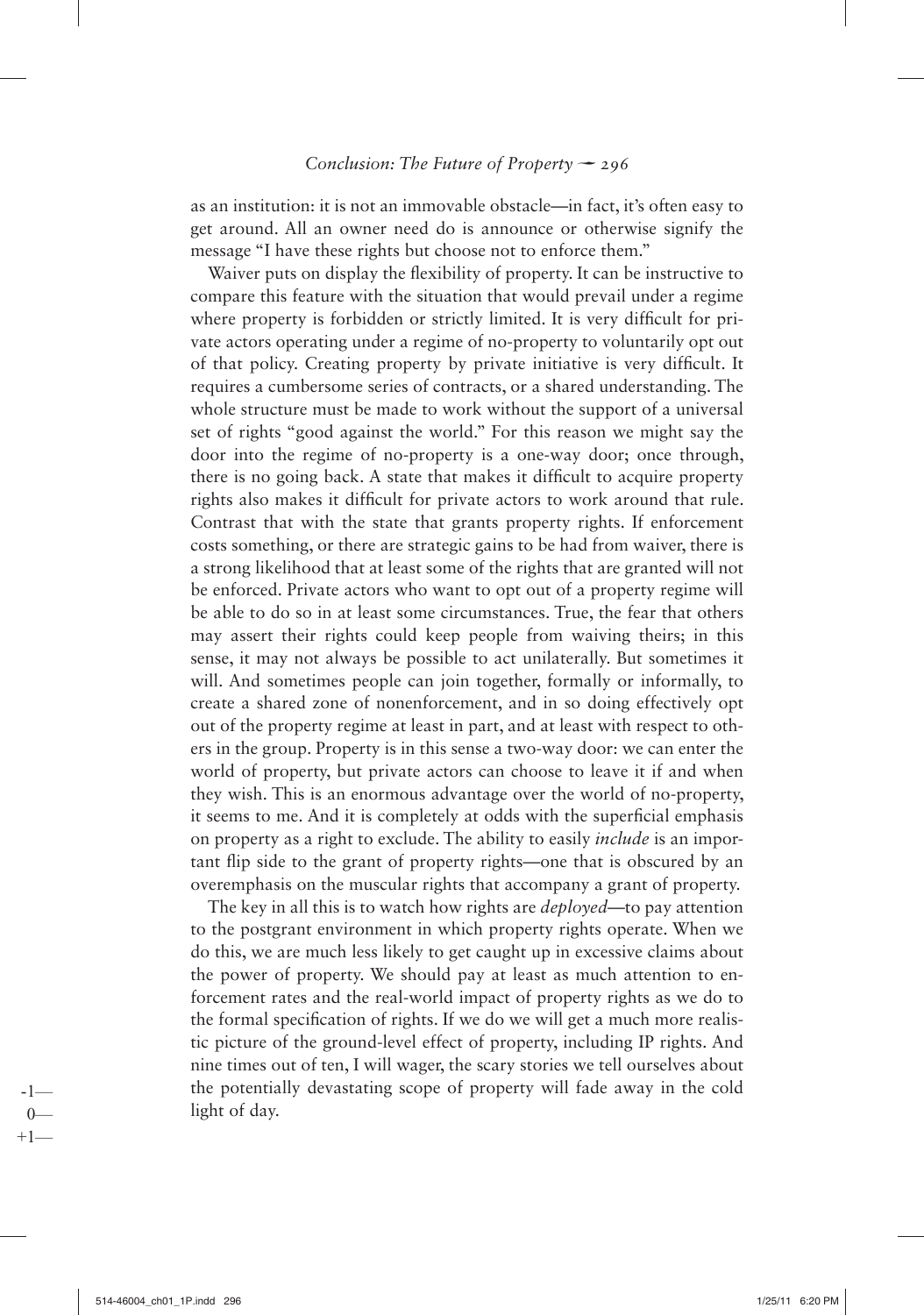#### flexibility in action: two examples

So IP, as I conceive of it, is highly flexible. By way of example, consider two topics discussed in various parts of the book: online digital content and technological platforms. An understanding of the various business strategies enabled by IP rights, the experimentation this engenders, and the surrounding context of economic competition will go a long way toward illustrating how the flexible nature of IP rights operates in practice.

Musicians, authors, photographers, and artists have been struggling for some years, trying to hit on the right formula for making money in the era of digital copyright and transmission— the Internet era. Many observers of the digital scene have been advocating a brave new world free of IP rights, where content is given away or shared in the hope of voluntary payments. And in some cases the observers have been right: giving things away, it turns out, can sometimes help spread the word and thus seed a market. The Internet has made it possible to experiment with all sorts of free digital samples of creative work.

At the same time, the "just give it away" school of thought, standing alone, has not so far brought a decent living to too many people. As any businessperson will attest, the free sample idea pays off only if it leads to an actual sale somewhere down the road. Digital seeding will only work where the seedlings grow up into cash-producing crops of one sort or another.

This is where IP rights reenter the story. At some point, a creative person who has generated some interest in her work needs to be able to charge for it. IP rights make this possible. If and when the market for a creative person has matured to the point where at least some consumers are willing to pay, IP enables a successful business model to take shape. So the musician may draw an audience by giving her music away, then later graduate to the sale of IP-protected music in a real market transaction.

But what is the ideal mix of free sample and for-pay, or premium, content? No one can say at this point. All sorts of combinations have been tried, and more are being tried every day. The point I want to emphasize is that the flexible structure of property, and IP law in particular, is what makes all this experimentation possible. The optimal mix of free and forpay music is something that every musician can explore and experiment with on her own. There is no one-size-fits-all policy that dictates a uniform approach. Musicians can give away snippets of songs, whole songs, whole albums, or any combination of these. Likewise— and here is where IP really contributes— they can just as easily choose *not* to give away any or all of the above. They can make individual decisions based on their interests and values; property enables them all.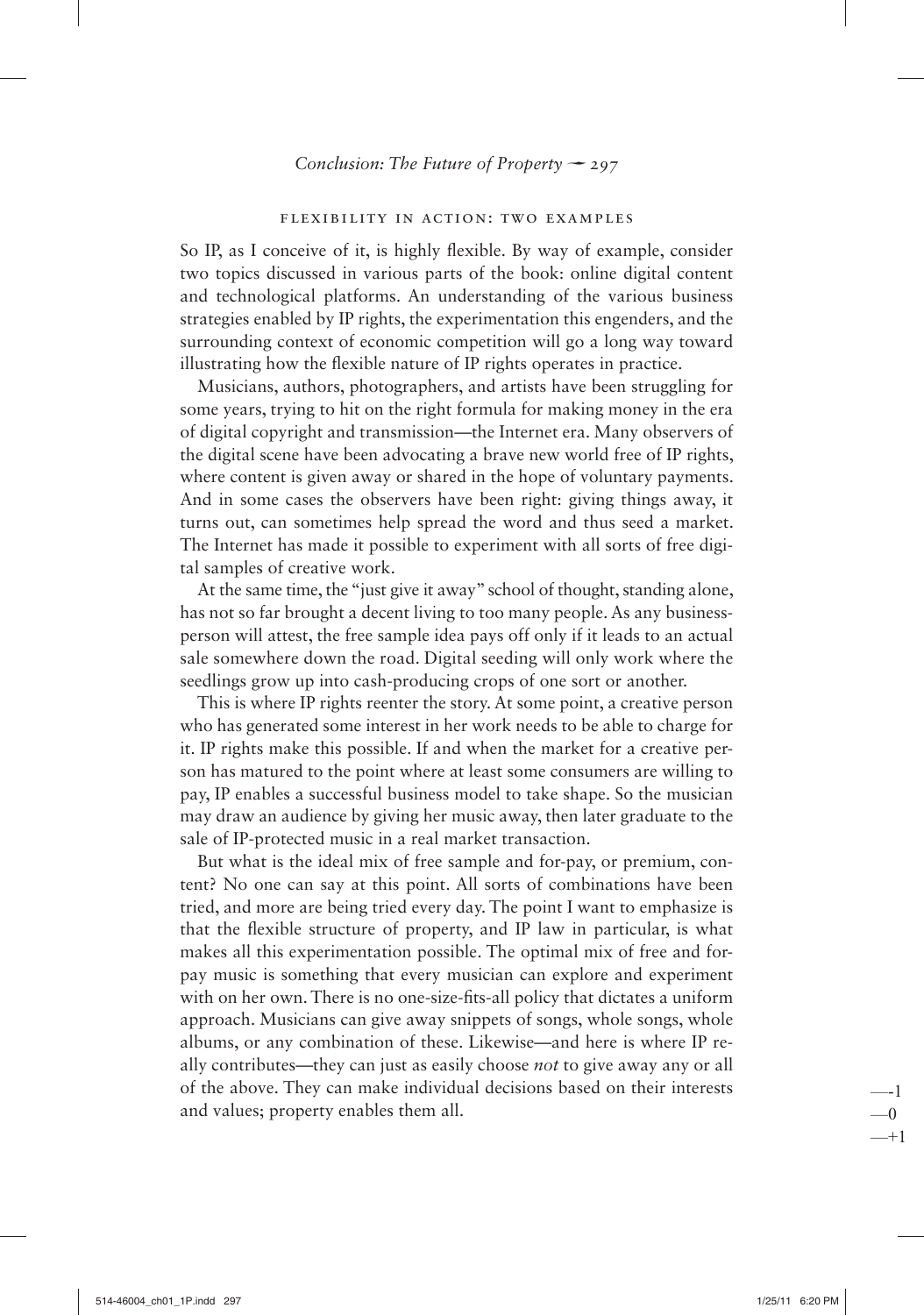The experimentation spawned by property's flexibility gives consumers choices. Autonomy for creators means competition, which benefits consumers and users of IP-protected works. In the end, it is often the pressure of competing models of IP exploitation that protects consumers best from the potentially harmful effects of exclusivity. Put another way, IP guarantees exclusivity over *works*, but works compete in *markets*. An IP owner may have what Blackstone called "despotic dominion" over his works, but this very rarely translates into domination of a market. And market competition usually prevents IP owners from drastically overreaching. An IP owner who is seen as too restrictive, or who charges too much for protected works, will be disciplined. Not, in the usual case in our system, by a government agency, but by a better consumer watchdog: competition.

I have mentioned the powerful policing effect of competition at several points in this book. In Chapter 8 I talked about academics and observers of the IP scene who advocate a strong right for digital aficionados who want to remix the original content of others. I resisted this idea, on the ground that creators of original content should be privileged vis-à-vis remixers, that their work deserves a substantial legal right that is difficult to invade or override. But there are many people who enjoy remixing, and who therefore value public material, because they can remix it as much as they want with no legal repercussions. So, lo and behold, mechanisms have arisen to enable remixers to do their thing. Some private companies voluntarily waive their rights, wagering that the support of remixers will offset whatever is lost by not strictly enforcing their rights. (Fan websites of all sorts fit this description.) Other companies sell content specifically free of IP protection, which can be reproduced or reused in any way the purchaser desires. Other groups are composed of fellow amateurs and remixing fans who release their own original works into the cybersphere with no restrictions on remixing or reuse, via open-access licensing of one sort or another. Remixers can then contribute to and draw from large pools of such open- access material with no fear of IP- based legal liability.

Amongst all the blooming, buzzing diversity of digital content, one point stands out: competition among distribution models gives consumers many choices. The inherent flexibility of IP rights means that some content owners will protect them vigorously; others will give away some rights over some uses, while closely guarding some of their rights; and some people will generously donate pretty much everything they do for the use and pleasure of like-minded others.

This diversity of choice helps even those consumers who are willing to pay for premium content. Partially free and totally free content will naturally and inevitably put at least some downward pressure on the price that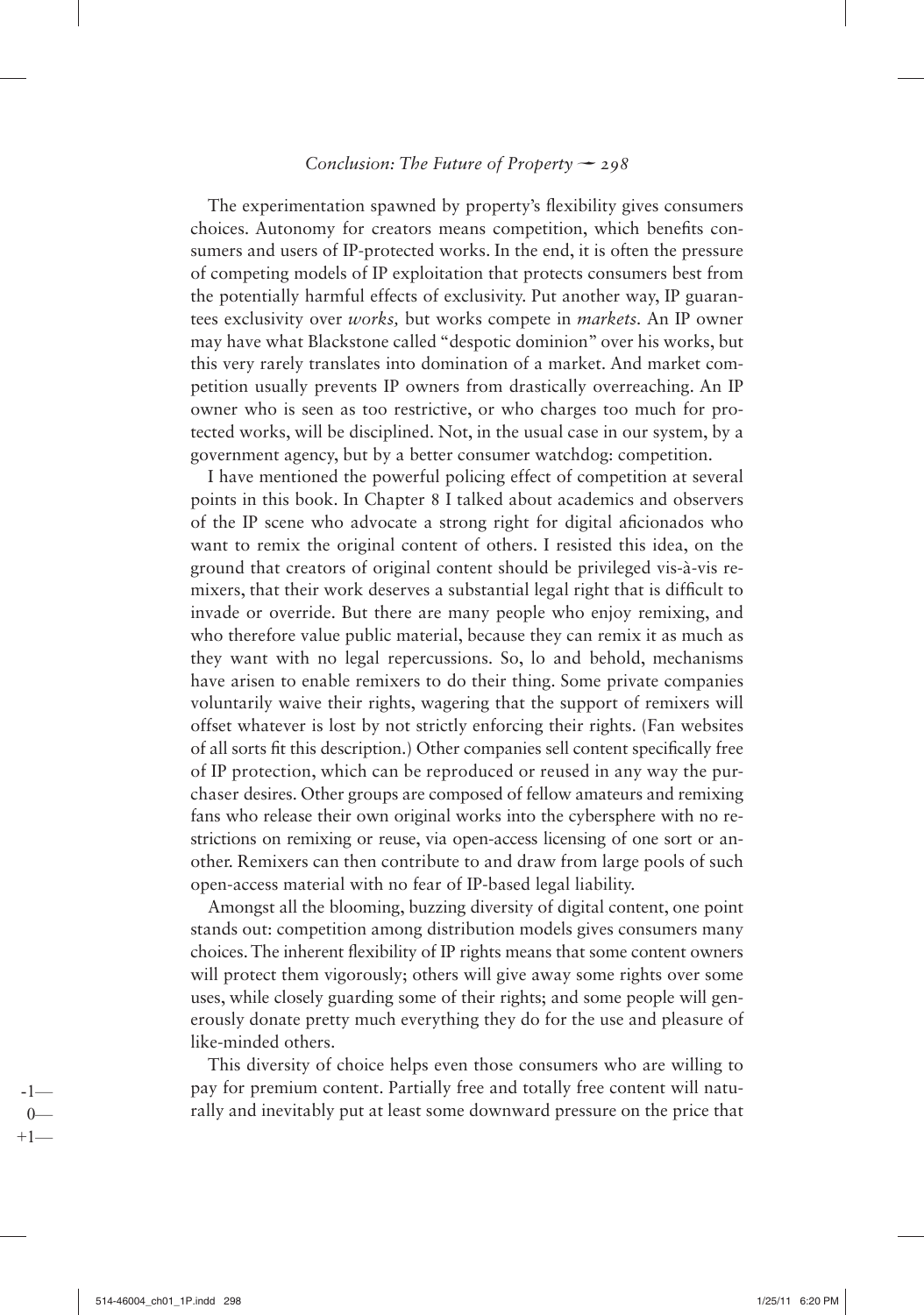can be charged for the premium stuff. In this way, those who distribute content in copy- and remix- friendly forms do more than strike a blow for the freedom of their content. They also reduce the price of other content as well. From the perspective of creative professionals this may not always be a good thing. But for the consumer and user of digital material, it is a very good thing indeed.

The beneficial effects of competition are also on display in the matter of IP protection and technological platforms. Platforms such as Apple's iTunes/iPod system, various video game systems, and e-book readers such as Amazon's Kindle are often subject to controlled access regimes. Owners of these platforms use various measures— including IP protection— to prevent all comers from gaining free and open access to the platforms they control. Some academics, industry players, and regulators (particularly in Europe) fear that controlled access like this is a bad deal for consumers. Why shouldn't anyone who wants to sell or distribute compatible content be able to hook into these proprietary systems? Wouldn't it be great if legal and economic policy were designed so as to consistently favor interoperability?

The proconsumer consequences of robust interoperability would be a great boon, there is no doubt. But my point is that many of these consequences will follow even if the regulators use a much lighter touch on the interoperability issue. The reason is the same as we saw with respect to digital content: competition. It does not (always) take a government regulator to observe that consumers prefer a wide array of choices when it comes to content that can be played on a technological platform. Private companies can see that too. Which is why they will often be driven to line up a very wide assortment of content that works with a proprietary platform. And—more important—they will respond to consumers who are displeased with excessive restrictions on how content can be used. A platform seller who tightly restricts the number of copies that can be made, or the length of time a copy can be used, or any of a number of things consumers want to do, can expect competition from a rival platform owner. Maybe not right away (such is the power of short-term lock-in effects, as described in Chapter 8). But eventually; before too long, usually.

What we have seen in the marketplace is that, once consumers understand that restrictions on content are one of the dimensions or parameters that are relevant in platform markets, rival platform sellers start to emphasize the advantages they offer with respect to use restrictions. A digital music subscription service that cuts off access to its library when the consumer stops paying may be met with advertising from another platform where consumers pay once and can use the music any way they want. A

514-46004\_ch01\_1P.indd 299 1/25/11 6:20 PM 1/25/11 6:20 PM 1/25/11 6:20 PM 1/25/11 6:20 PM 1/25/11 6:20 PM 1/25/11 6:20 PM 1/25/11 6:20 PM 1/25/11 6:20 PM 1/25/11 6:20 PM 1/25/11 6:20 PM 1/25/11 6:20 PM 1/25/11 6:20 PM 1/2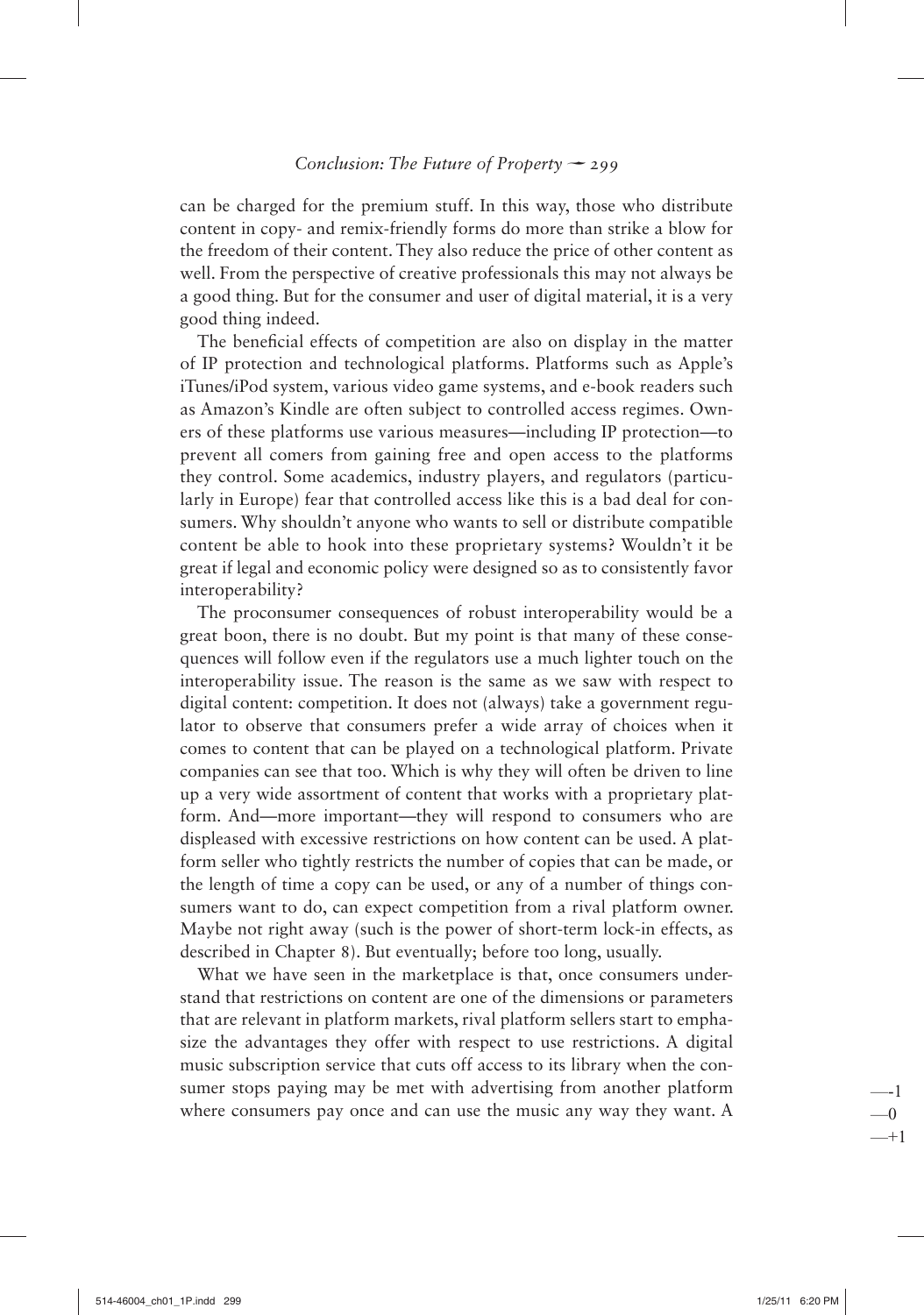system that allows a limited number of copies of content will be met by competition from a platform with a higher limit. And so on. Over time, consumers begin to catch on: when they buy content for a platform, they are actually buying a product that has two distinct attributes, the content itself and a *set of rights* that goes along with it. Consumers begin to disaggregate the bundle they buy into its component parts. Competition heats up over the number and scope of rights that are sold along with the content. All of this competition depends on the fact that the content owners have a set of rights to begin with, and that they are free to carve up and sell these rights in any way they see fit. Flexibility, experimentation, competition— again, these are the features of the IP system that best protect consumers. Regulatory intervention may be necessary in extreme cases of persistent market power and very high switching costs; but overall, the basic structure of the IP system and the economic competition that surrounds it are the best protectors of consumer interests.

### WHY RIGHTS "GOOD AGAINST THE WORLD"?

One variant on the ideas about IP reviewed in Chapter 8 holds that, in the online world, contracts will eventually displace property. Because it is easy to require people to agree to a contract to access content, there will no longer be a need for property rights. As I argued in Chapter 8, there is reason to doubt the accuracy of the property- displacement theory, because of the logistical problems of attaching an unbroken chain of contracts to every piece of digital content. To this largely descriptive point I add here a more normative one. Property does more than bind unknown individuals to one another. It also unites all individuals in a larger set of relations. Because of this, it can serve as more than a floor upon which individuals base bilateral relations, such as by a contract that builds on a preexisting property right. It can also act as a ceiling or limit on permissible bilateral deals. So, for example, through various doctrines the law can prohibit private parties from contracting away certain core rights, such as moral rights (in the case of creatives) or fair use rights (in the case of users or consumers). In this way, property can be seen not only to precede contract, but also to transcend or in some cases supersede contract. It is a right not only good against the world, but a set of duties that is good for the world as well.

# *Recognizing Dynamics and Rejecting the Environmental Analogy*

The traditional justification for IP rights is that they create incentives. They hold out rewards designed to elicit desirable behavior from people,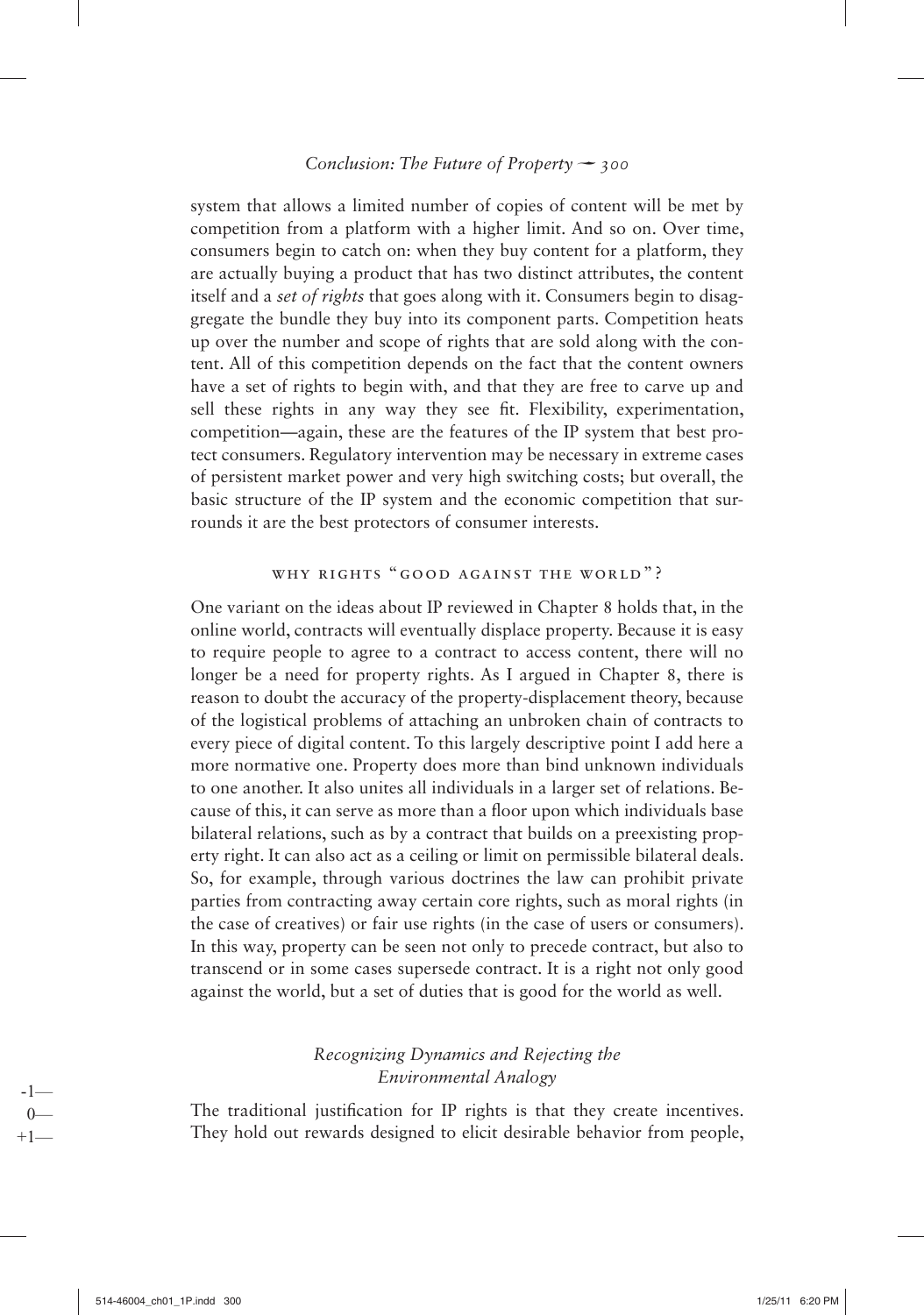in the form of extra effort and creativity which, it is believed, will redound to the benefit of society. I have mixed this traditional idea into my treatment of IP while rarely featuring it. Partly this is because the theorists I admire build their theories primarily on illustrations of older types of assets, usually land and other tangible items. Partly it is because the language of incentives is closely tied to utilitarian modes of thought, which I have sought to avoid for the most part. And partly it is because the "incentive story" of IP protection, while it surely has more than a grain of truth, is notoriously difficult to prove persuasively.

Nevertheless, before I leave the topic of why IP rights make basic sense, I do want to say a few words about the incentive story. Or, to be more accurate, I want to say something about why the *dynamic perspective* out of which this story comes is so right when it comes to IP.

As Jeremy Waldron points out, from one point of view Locke's emphasis on original appropriation makes the Lockean theory singularly irrelevant in the modern world, where many of the important assets (land, buildings, natural resources, and so forth) were long ago appropriated and where we are dealing in many instances now with the subsequent or downstream transfer of things that have been owned for a long time.2 But as I noted in Chapter 2, when describing why Locke in some ways works better for IP than for traditional assets, this is not at all true in the world of IP. While the existing stock of creative works is no doubt very large, new works come into existence all the time. In this world, initial appropriation is not a historical curiosity; it happens every minute of every day.

My complaint about "the environmental analogy" in IP law is that it omits this crucial point. The world of created works is not a fixed corpus, like the natural world. While conservation is important, it is not and should not be the only focal point for the setting of IP policy. The stock of works relevant to IP grows every day, all the time. Conserving what is publicly available is important— that is why the nonremoval principle is included in Chapter 5. But preserving open access to the maximum number of created works is not and should not be the single goal of IP law. In a world where new material is constantly being created, there is less need to concentrate exclusively on preserving what came before. This is important, but not paramount, in a dynamic field such as IP. Conservation alone loses sight of a simple fact. Creative works do not come to us out of nowhere; the landscape is created, piece by piece, work by work, with great care, skill, and effort on the part of individual people. In a dynamic context where new material is constantly being added, maintaining access to the largest possible set of works (via an expansive legal public domain) is only one aspect of policy. Encouraging the next round of new additions is even more important.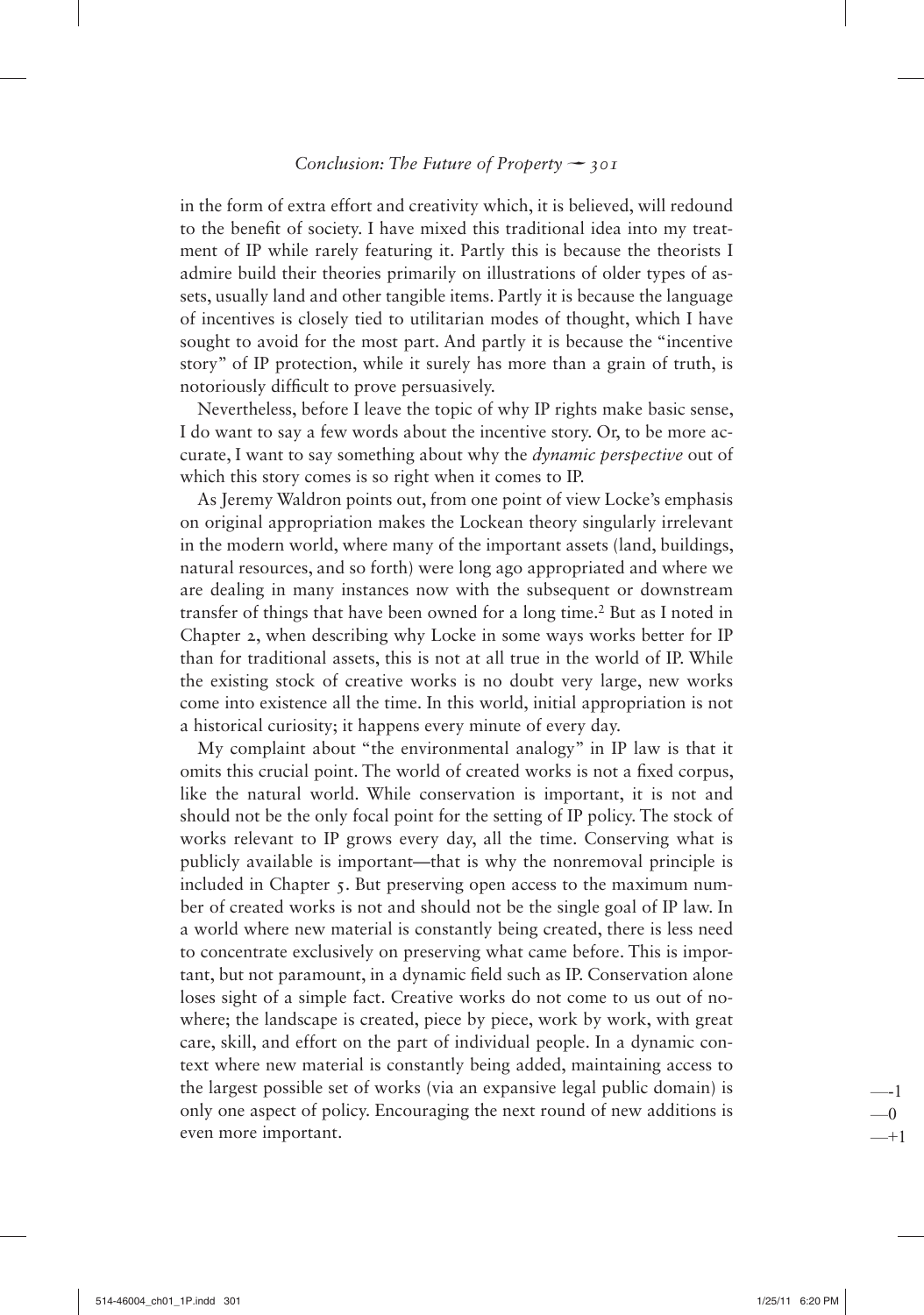# Balanced Rights: PreGrant and Postgrant Considerations

It is easy to advocate "balanced" property rights. Hardly anyone opposes it. Many judicial opinions and academic articles argue that the results they contend for will produce a more balanced IP system. Usually, however, the call for balance is just so much ballast thrown into an argument to recognize that  $(I)$  it should not be taken too far, or  $(2)$  it should be seen as but one part of a complex whole, offset and softened in some way by other results and doctrines in IP law.

I have tried my best in this book to go beyond this conventional appeal to the often vacuous notion of balance. I have tried not to even talk about balance, but instead to *show what it looks like,* in detail.

The normative theories of appropriation I examined in Part I are all aimed explicitly at constructing a balanced understanding of property rights. Locke's labor-based justification for original appropriation is expansive, to be sure; but this aspect of his thought is offset with the equally expansive provisos, sufficiency, spoliation, and charity. The same with Kant: the fundamental need for individual property finds a counterweight in the Universal Principle, which bounds and restricts property at just as fundamental a level. And for Rawls, property plays only a small part in a comprehensive institutional setup whose primary purpose is to achieve distributive justice. For each of these theorists, property is an inherently balanced institution. And for good measure, I have tried in this book to integrate the three theories into a cohesive whole whose overall structure is even more balanced than each of them standing alone.

#### *Granting Balanced Rights*

Balance begins when rights do. In IP law, this means that limitations on rights, and counterbalancing rights for users and consumers, are built in from the outset. Locke's provisos, the Kantian Principle, and of course Rawls's whole approach to property ensure as much. In addition, much of the operational punch of the midlevel principles is aimed at maintaining balance. Nonremoval means that the public domain must never be depleted to provide a source of rights for creators. Efficiency compares the benefits of rights against their costs, and thus often points toward restrictions on rights that would be too costly for society. And most important, the proportionality principle has balance as its single- minded purpose. Granting rights that are commensurate with the achievement of valuable ends, but extend no further, is a shining exemplar of the idea of balance in action. Of the four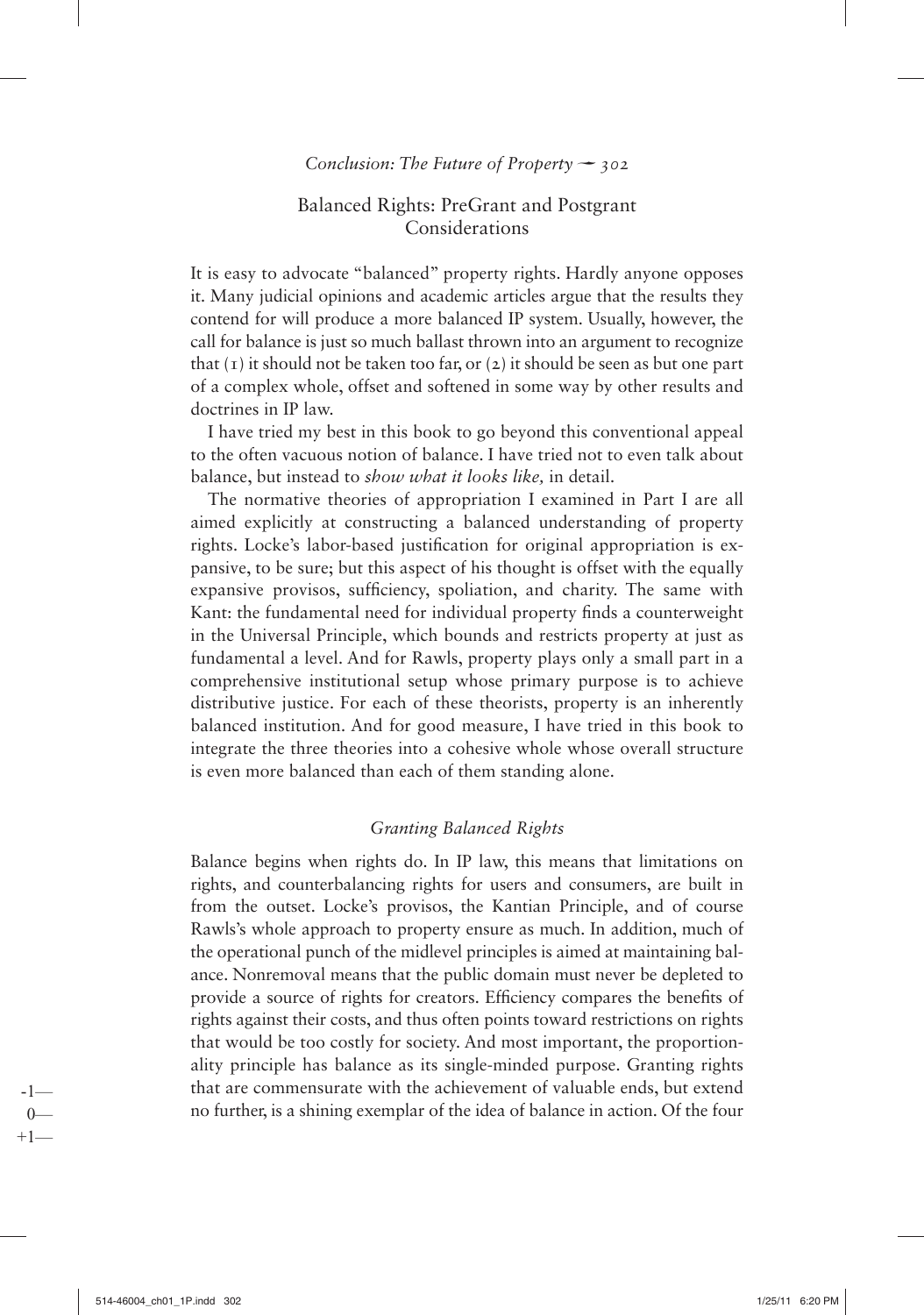midlevel principles described in Chapter 5, only the dignity principle can be said to favor one side of the IP equation, that of the creator. Yet even this one-sidedness is rooted in the benefits that creative people bestow on society, and so can be justified in a sense as a way to balance the debt society owes to those who labor to create things.

#### *Postgrant Balancing*

Compared to the initial grant of rights, where questions of balance are often extensively investigated, the postgrant stage is examined relatively little. But because of the many variables that affect how rights are actually deployed, many of the most important occasions for bringing balance occur after rights are granted. The dynamic nature of IP in practice makes the postgrant stage the crucial time for bringing balance to the IP system. Also, because it is difficult to assess the true impact of IP rights before they are granted and deployed, there are significant advantages to deferring questions of balance until this postgrant stage. Doing so prevents the pruning of IP rights based on speculative worries at the pregrant stage, and defers consideration until more information about the real impact of the rights has come to light.

What do I mean by postgrant balancing? Examples abound. Doctrines of estoppel, implied license, IP misuse, and infringement remedies are all applied in the postgrant phase of the life of an IP right. They are all capable, in one way or another, of achieving or restoring a measure of balance since they are all *responsive* to the way IP rights are being deployed in practice.

Take two specific instances as illustrations. In copyright law, it has become the rule that people who post copyrighted content on the Web are assumed to permit that content to be found, cataloged, indexed, and searched by systematic web-crawling and searching software. There are software settings a person may use to prevent crawling and indexing; but the burden is on the individual copyright holder to make these settings before posting his works. Neither copyright notice nor any other indirect objection to crawling and searching is enough to offset the default assumption that posted material can be crawled and indexed for search. This is a major adjustment in traditional notions of IP law, which presume that explicit legal permission is required prior to any copying or other infringing use of a work. But the new default makes sense in this setting. Courts have consistently held that the owner of a copyrighted work gives an implied license to the crawlers and indexers when he posts his work without indicating in software settings that he does not want it crawled. This might

—-1 —0 —+1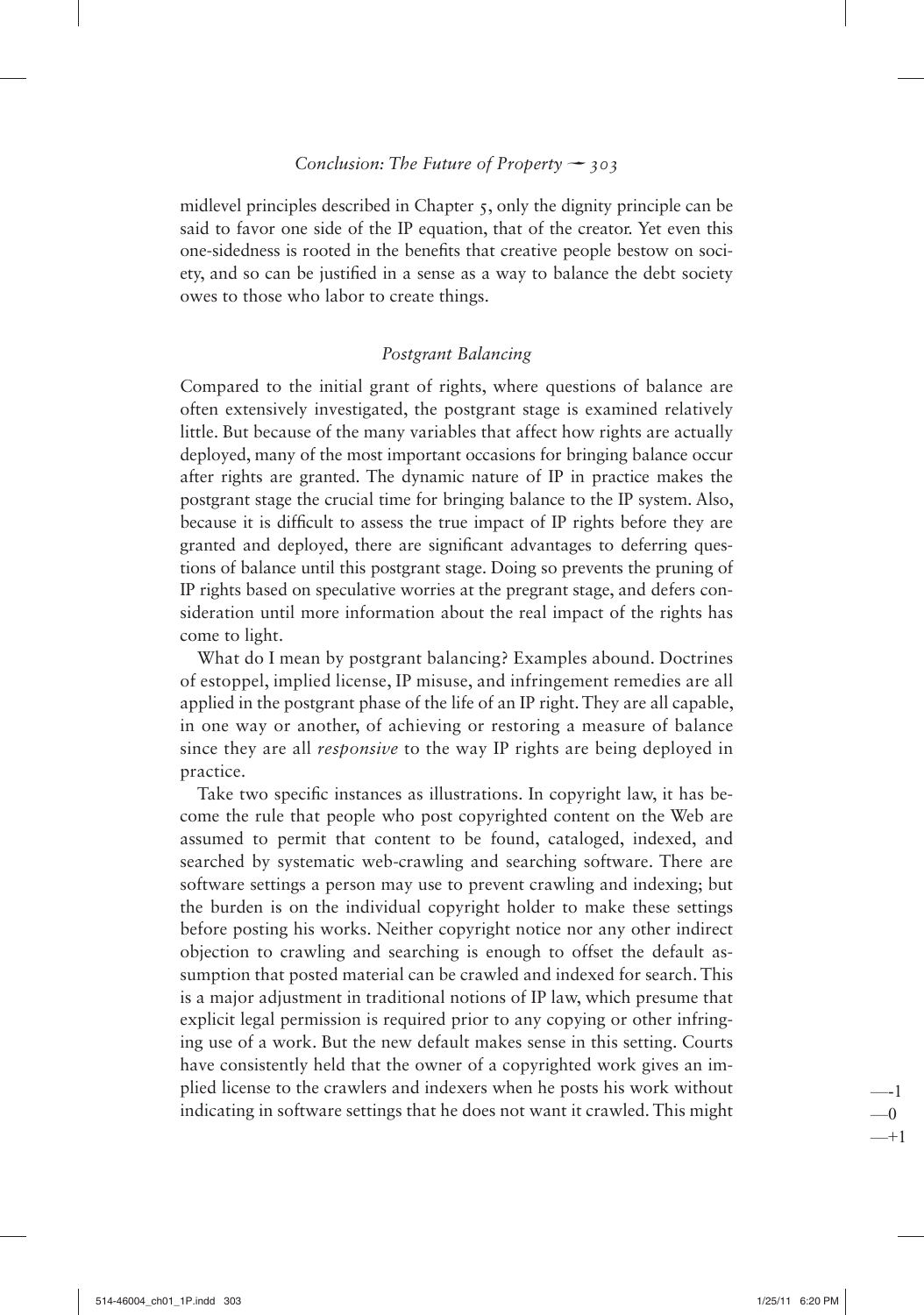be described as an "opt-out" system, in which an owner of copyrighted works must now indicate explicit nonassent to what have become conventional online practices that technically implicate traditional copyright (that is, the right to prevent a copy from being made). But two things may be said briefly in defense of the new default. First, it makes sense given the enormous benefit derived from online crawling and indexing activities. Second, it is a far better alternative than trying to specify a new limitation in the initial grant of copyrights. The implied license concept emerged after the Internet had time to develop and crawling and indexing activities became established. It might well have been much more difficult to legislate an ex ante restriction or limitation in rights. Letting the practice emerge, then recognizing a reasonable and sensible scope for it via the implied license doctrine, seems to me a far superior approach to copyright policy in this and many other cases.

We can also consider another instance, this one from patent law. A high degree of anxiety has attended the issue of patents that cover all or part of a widely shared technological standard. Patented formats, interfaces, and other standardized technological components raise difficult questions about the need to balance incentives to innovate against the benefits of shared access or interoperability. The exclusive force inherent in patents makes some observers nervous; they worry that patents on standards may give their owners excessive leverage over those needing or wanting access to a widely used standard technology. One solution, as always, is to restrict patents with special potential to disrupt interoperability. But a superior solution, I think, is to put in place doctrines that prevent strategic misuse of standards- related patents. The advantage, as with the implied copyright licenses described above, is that this solution does not overreach. It saves the cost and controversy of defining at the outset which patents might influence interoperability. Instead, by its terms it applies only when patents are actually being used to thwart reasonable consumers' expectations— such as when a patent holder reneges on an earlier pledge not to enforce her patents, or when patents are hidden from sight during group standard- setting exercises, and later sprung like a trap on the unwary adopters of a standard.

# My Favorite Normative Theories, and Why They Matter

In the Introduction I explained how I moved from a conventional utilitarian understanding of IP rights to something else, something based on the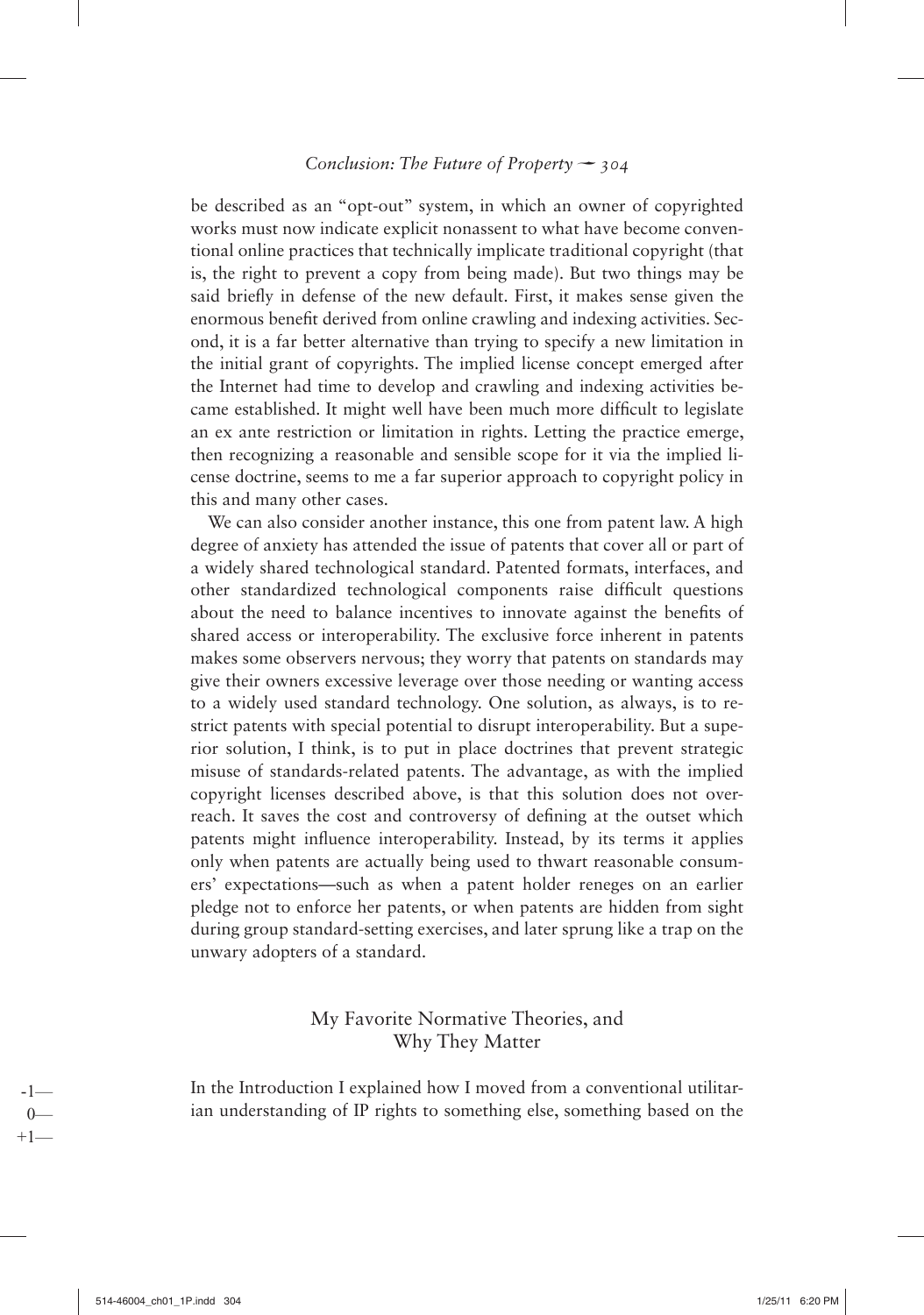nonutilitarian philosophical ideas of Locke, Kant, and Rawls. Though, as I said in the Introduction and tried to illustrate in Chapter 5, you need not share my views about the correct ultimate normative foundations of IP law, I have tried to show why I came to reject the conventional view in favor of the foundational ideas of the three philosophers just mentioned. I hope that in the process I may have convinced you that there is something valuable in these alternative views as well.

What do I find so appealing in the theories of Locke, Kant, and Rawls? Let me take each in turn. Locke has a simple but convincing story about initial appropriation, the conditions under which property rights originally arise. Kant understands ownership to be crucial to the development of a person's full potential, which involves both extensive interaction with objects in the environment and also persistent rights over those objects, so that the individual can place his unique stamp on them. And for Rawls, property fits into the overall scheme of a fair and just society, taking its place alongside other institutions and rights that guarantee an equal chance at self-fulfillment to all citizens.

Property for Locke and Kant shares a critical feature that for me makes these theorists refreshing and indispensable when thinking about IP rights. They both connect property rights with the formation of government, the founding of civil society. This is about as far from much contemporary IP theory as it gets. For many today, IP retains at best a precarious toehold in the edifice of government policies. It is thought to be archaic, partly to mostly irrelevant, perhaps even a retrograde institution. What a difference in perspective to start instead from a theory that property— including, naturally, IP—is at the very center of state formation, and thus of the state itself. Locke emphasizes the priority and fundamental nature of initial claims, and the voluntary formation of governments to protect and enforce them. Kant says that the need for rights over objects that extend in time and space is the basic, primitive impetus behind state formation. I argued at length in Chapters 2 and 3 that these ideas, formed in an era when property applied mostly to tangible items, lose nothing in transit when applied to modern economic conditions, where IP rights are of paramount importance. The same need for equilibrium between individual autonomy and the rights of others that prevailed when Locke and Kant were writing still prevails today. Property is still a large piece of the puzzle. Theories that understand the centrality of property, and the ways it can be structured so as to advance and maintain a social equipoise, are therefore just as useful today.

Despite the basic similarities, however, there are of course also major differences between the eighteenth- and nineteenth- century scene and present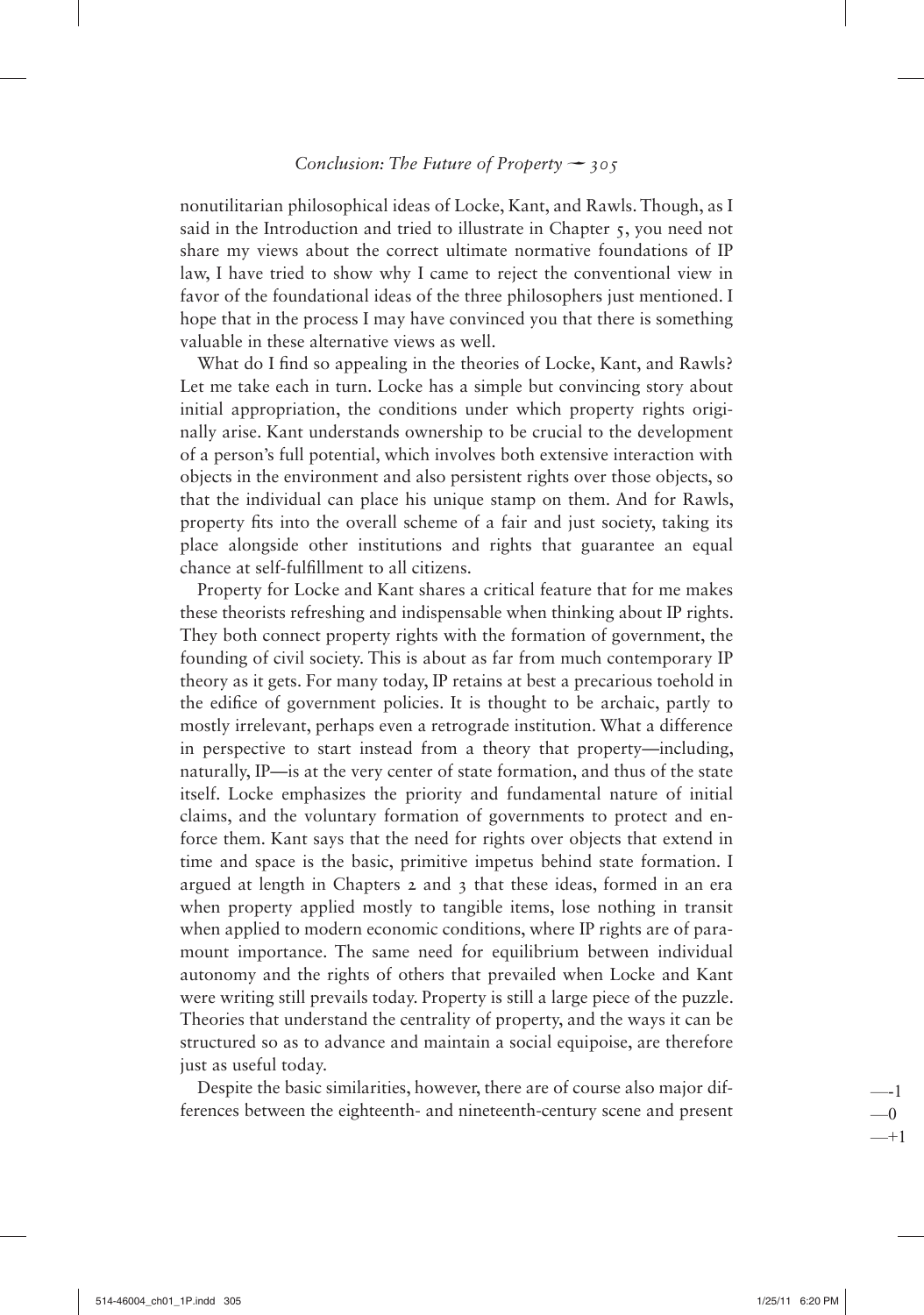conditions. One of the most important is the far bigger role that large private corporations play now as compared to earlier times. All the talk of individual autonomy in the works of Locke and Kant, and how the rights and duties of others counterbalance restrain autonomy, might appear tangential or even hollow in light of the rise of large corporate power. As I argued in Chapter 7, there is surely something to this; where, as is often the case today, large corporate entities acquire, hold, and deploy many of the works covered by IP rights, property surely has a different impact and a different set of meanings than it did historically. The tight connection between robust property rights and wide-ranging individual autonomy is obviously moderated, to at least some degree, when large corporations mediate between individuals and the direct ownership of property rights over their works. Yet as I explained in Chapter 7, the fact that there is no longer quite a short, tight line between creative professionals and the unfettered right to control their works does not mean that IP is irrelevant to the professional prospects or career discretion of the creative professional. Not at all. Large corporate entities now loom large in the industrial ecosystem surrounding many people who create things for a living. But these entities do not always work at cross- purposes with individual creators and small creative teams. In fact, large companies not only employ many creatives, they also constitute a vital outlet for the work product of many individuals and small teams. Corporate ownership, and the presence of large corporate entities generally, does not always replace opportunities for individual ownership and autonomy; it often supports or creates those opportunities as well. Thus the pro-autonomy effect of granting property rights may at times be more muted in tone than if all rights were held directly by individuals and small entities. But large entities are a long way from completely extinguishing the light of individual creativity and professional freedom. They also contribute to it as well.

#### *Autonomy in Action*

The foundational normative theories of Chapters 2 and 3 can be of great help in sorting through complex issues of contemporary IP law. For example, as I emphasized in Chapter 8, it is right to privilege original creators at the expense of those who would reuse or remix original creative works. The point is not that remixers are not original and creative; many surely are. It is just that IP law is designed to honor and reward individual creators. Remixers, at least sometimes, take as their starting point original works first created by someone else. This, and not a lack of creativity, is what earns them the second-tier status I have assigned to them. As I men-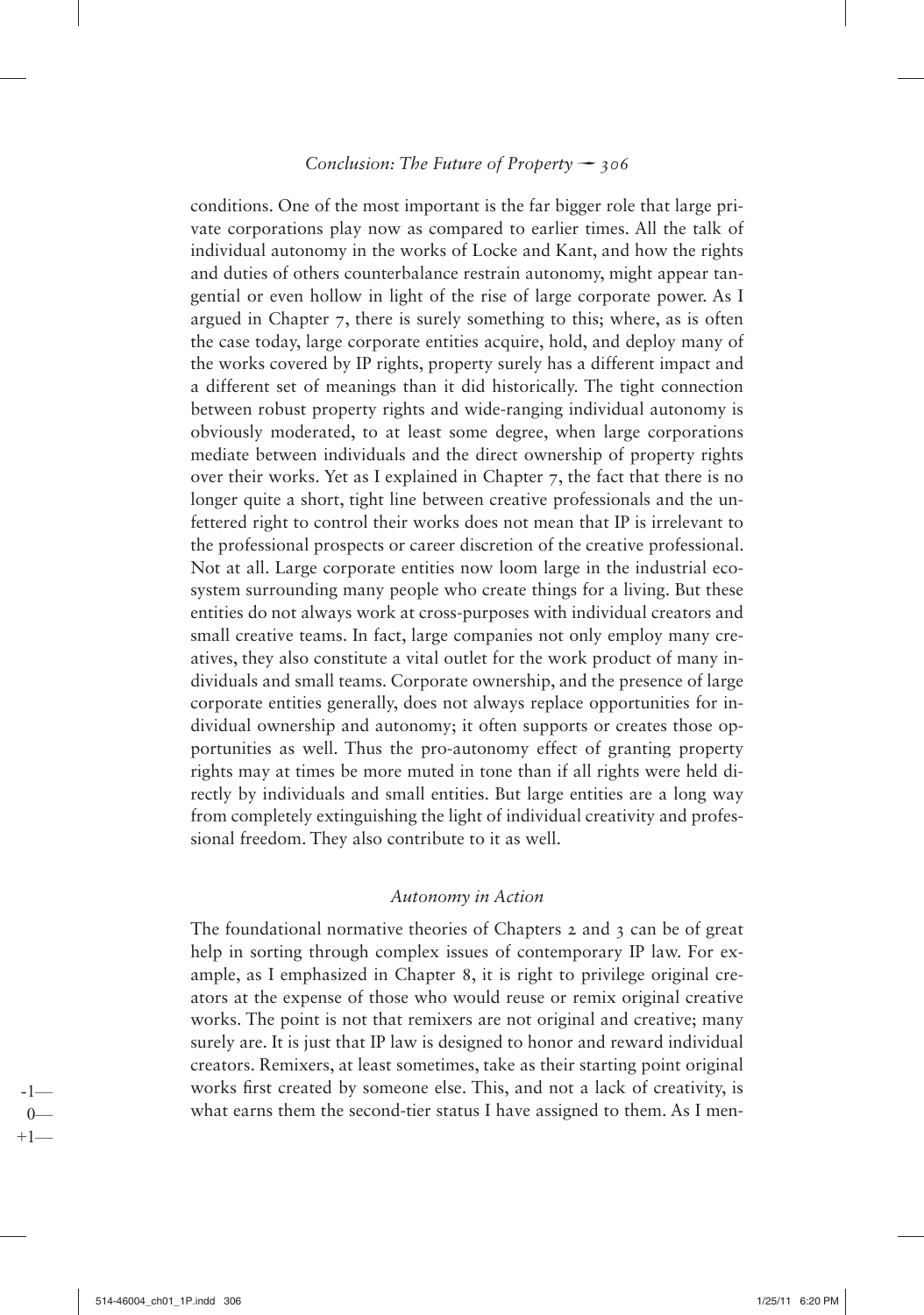tioned in Chapter 2, a primitive understanding of Locke's theory of appropriation might seem to imply that the labor of remixers earns them a property right. But this is not so. Locke says that a worker can contract away the right to own his work product, for example, when the worker agrees to labor on materials or assets already claimed and owned by someone else. In this way Locke signals his understanding that preexisting property claims sometimes take precedence over the labor-based claim of another. His rationale is quite clear: he says that allowing appropriation by the later laborer in this case would in effect work an injustice on the original property holder. And this his theory does not permit. Again, the point is not that the later laborer works less hard, or that his labor is necessarily less valuable in and of itself. It is just that labor cannot be used as a lever to pry away the rights of an owner. To allow it to do so would be to blur the line between appropriation and misappropriation, and this Locke says we must not do.

Kant's theory is in accord. For Kant, property is all about respect for autonomy. So he would almost surely reject the argument of the remixer that interference with the autonomy interest of the original creator is warranted by the rights of the remixer. Though he would no doubt credit the argument that the remixer wants to work his will on a found object, he would likely reject a property claim. To recognize such a strong claim by a remixer requires utter vitiation of the claims of the original content creator, and this Kant would surely disfavor.

In this case, as with other case studies in this book, I have tried to convince you that even though normative theory à la Locke, Kant, and Rawls is not essential to making policy and resolving controversies in IP law, it is very useful, and indeed superior to the alternatives. For my money, until utilitarian foundations become much more solid, these theorists provide the best account we have of why we have IP and what its basic structure ought to look like.

#### *IP Is a Fair Institution*

Like Locke and Kant, John Rawls believed that pure utilitarianism makes a poor theoretical foundation for a state. I wholeheartedly agree. The empty promise and ethical holes in the utilitarian theory of IP are just too glaring for my taste. Not that I did not give it a good try. I just came to see that as applied to IP law, utilitarian theory could not bear the load that has been assigned to it. At some point it became for me "the god that failed."

Rawls is brilliant at plucking the ideas of thinkers like Kant and placing them in a sweeping, society- wide panorama. Rawls thinks systematically,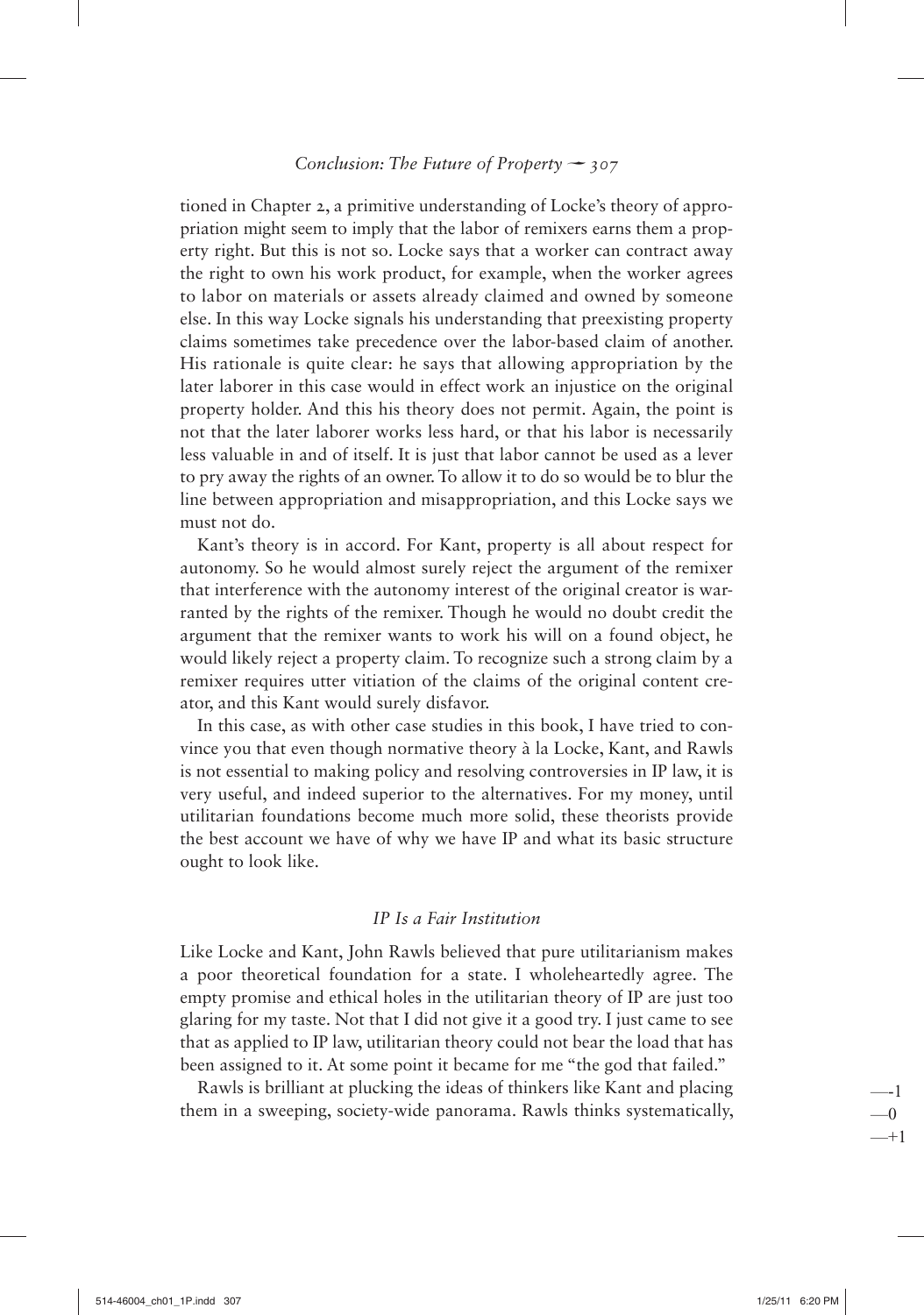at the broad societal level, just as the utilitarians do; but he avoids the conceptual snares and ethical vacuum of utilitarian thinking. Rawls gives us a philosophy that systematically and broadly shows how to value each individual.

Despite its brilliance, undiluted Rawlsian theory has its problems too. Rawls is too skeptical of property, of strong private claims, to give it pride of place at the foundation of a fair state as he envisions it. In this, he is at odds with Locke, Kant, and others, who see property as a central rather than secondary institution. For my part, I sought to combine this traditional emphasis on the importance of property with Rawls's solicitude for social justice, particularly the plight of the most destitute.

The result, as I described in Chapter 4, is to reject both the "property first" and "property last" approaches. Instead I advocate something closer to "property, but." Yes, property: place strong individual claims over valuable assets at the center of the socioeconomic system. However: build in limits on these claims, and allow society its own claim to some of the proceeds from property, in the form of taxation. In IP as elsewhere, take the best of Locke and Kant and add in Rawls's concern with fairness. The result: a property-centric state that is also fair.

This may sound fine, as far as it goes. But clashes between people, want against want and need against need, are difficult to resolve at such a high level of abstraction. Put another way, Locke and Kant may be terrific, but how do they help us decide who should win a lawsuit under statute X brought by person A against person B? The answer of course is that theory at this level can only point us to general considerations, can only help restructure the issues in a way that gives us some insight into the deeper principles at stake in a specific dispute. At the end of the day, the ideas of Locke and Kant, tempered by Rawls's emphasis on social fairness, lead only to a high-level prescription: IP, and property in general, should be granted so as to promote autonomy, except where doing so would trample heavily on matters affecting other individuals or society as a whole.

It is wrong to say that application of this prescription is self-evident. A number of more granular principles (such as the midlevel principles of Chapter 5), and ultimately detailed statutes and doctrines, are required to carry it out. But it is also wrong to say that a general prescription for strong but fair IP rights is worthless. It can help organize and structure the more detailed, operational principles. And it can also remind us, amidst the clutter and welter of nits and specifics that make up the IP field, of the overall purpose and sustaining value of the IP system as a whole.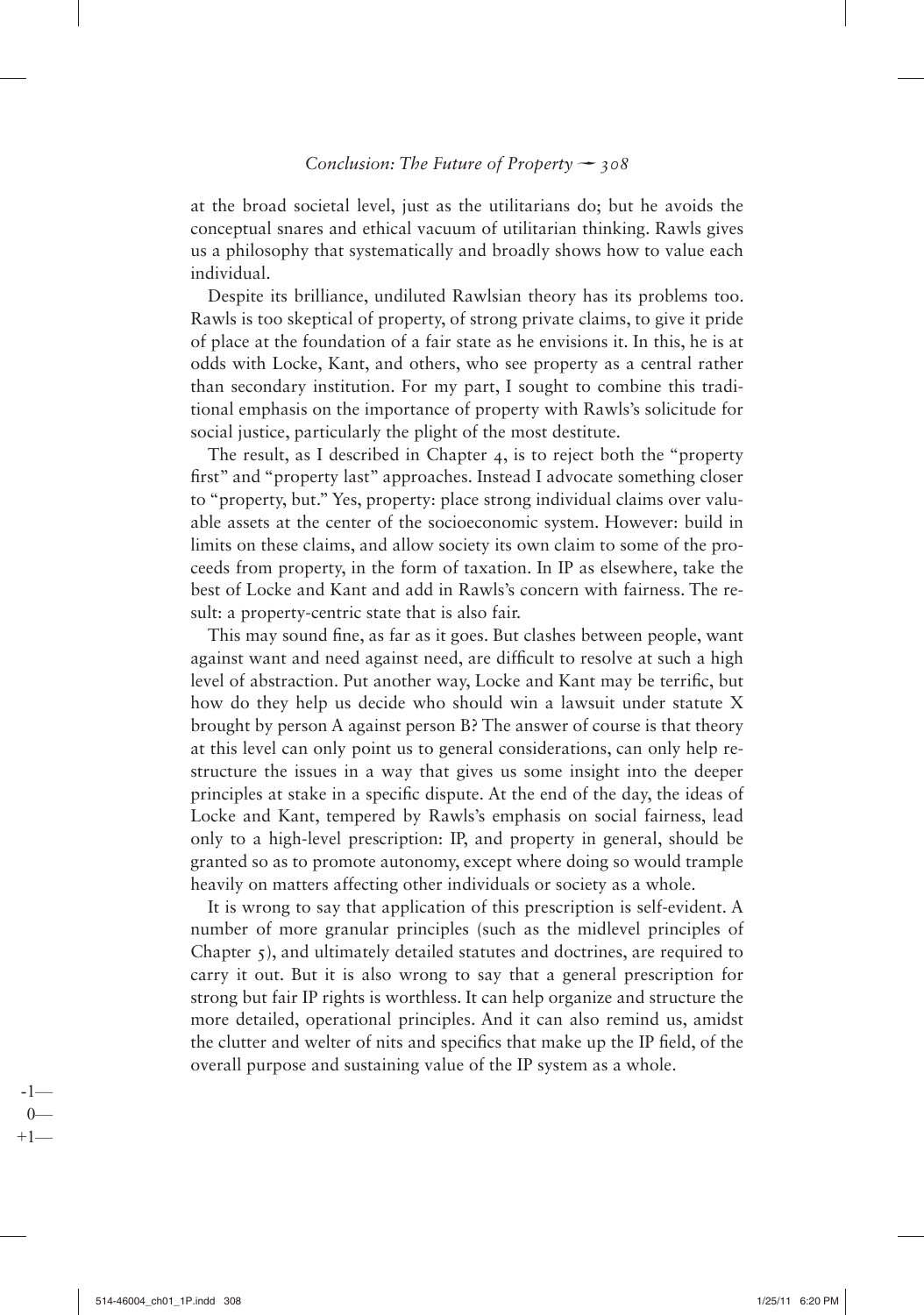# The Transactional Burden of IP Rights: There Is a Solution

The best way to encourage and reward creative activity is to permit individuals to control the assets they create. And the best way to do that is to grant property rights. With so much decentralized control, however, come problems of coordination and interaction. Many activities require that disparate assets be identified and brought together. If each asset—or worse, each of many components of each asset—is owned by a separate entity, the cost of assembling the needed components and assets may become exorbitant. All those private rights, all that individual autonomy, comes at a steep cost.

How do we bring harmony amidst so much autonomy? That is a central question in IP policy, and in the law of property generally. Is there a solution to the high transaction costs imposed when individual IP rights wind up in widely dispersed hands?

I contend there are multiple solutions to the problems created by IP rights. There are all sorts of ways to square the grant of individual property rights and the need to buy and assemble numerous assets and rights. Many were discussed in Chapter 7: integration, rights pooling, clearing houses, preassignment norms and agreements. Diverse and very different operational features characterize these many forms. But beneath the diversity of form there is a consistency in design. They are all designed to ameliorate the transaction burden that follows from the granting of many discrete IP rights.

# *Transactions: Flow and Movement across the IP Landscape*

In the Introduction to this book I compared the sprawl and chaos of the modern IP landscape to the configuration of a rapidlygrowing city. We can extend the metaphor to embrace the transactional burden of multiple, dispersed IP rights, by analogizing the transactional mechanisms of Chapter 7 to the transportation and communication grid of a city. Just as a city's infrastructure ties together and makes coherent the city's various neighborhoods and locales, so too transaction- facilitating mechanisms speed the movement of IP rights from those who hold them to those who need them. The more conduits there are to channel transactions, and the lower the cost of navigating and engaging them, the greater will be the volume of transactions and the smaller the burden of many and widespread rights.

Of course, in a city, too much sprawl is considered a bad thing. Rational planning requires that some building locations be ruled out, and that policies such as "in-fill" will produce the desired level of population and structural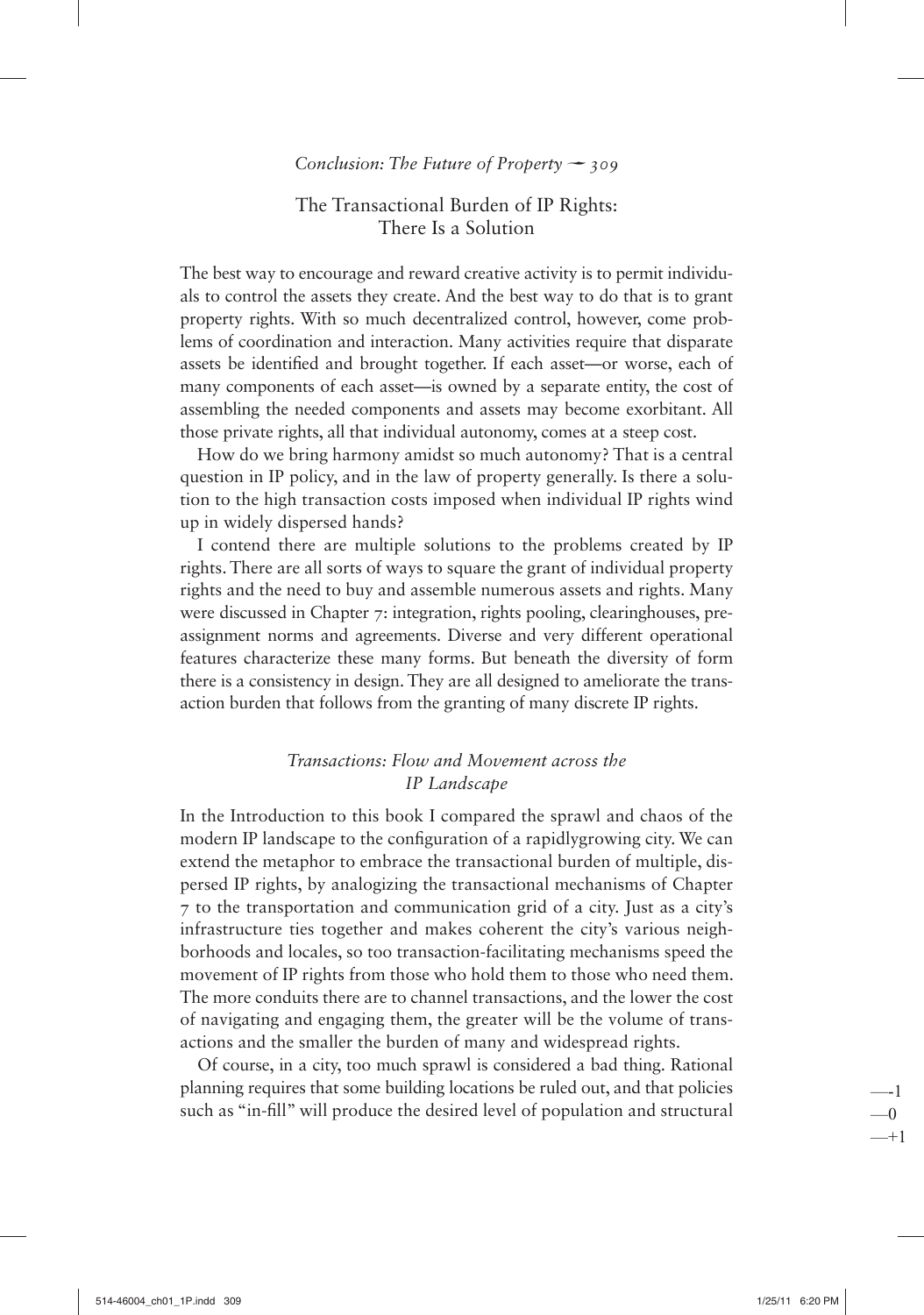density. So too with IP: requirements for awarding rights must be enforced, and it does not makes sense to push out on every frontier just because there is a clamor for expansion.

#### *Reducing the Transactional Burden*

Nevertheless, the case for IP rights is a strong one. So we will often find ourselves in a situation where the transactional burden of awarding IP rights is worth it. The trick here, as I emphasized in Chapter 7, is to reduce this burden as far as possible. Creativity should be honored; property rights are the best way to do so. But the effect of implementing these rights, the cost to others of awarding and enforcing them— these we should strive to minimize, and even eliminate if possible. Indeed, the more a creator receives from the total cost burden of an IP right, the closer that right is to serving its basic social purpose. Wringing transaction costs out of the IP system is something that everyone— creators and consumers alike— can agree on completely.

The sprawling city of IP makes the best sense when IP rights are numerous, widely dispersed, and easily moved around. A healthy IP landscape will feature large, high-volume transactional mechanisms well populated by the flow of rights from owners to users. These IP aqueducts will ensure that the autonomy and independence of IP owners does not interfere unnecessarily with the needs of consumers and users. As explained in Chapter 7, the legal system ought to encourage private investment in these aqueducts as much as possible, and even kick in public resources when that will help. The result will be a well-functioning and well-balanced IP system, one that recognizes both the rights of creators and the needs of users.

If I had to reduce all this to a simple formula, it would look like this:

#### Rights + Transactions = The Solution

If we keep this basic guiding principle in mind, we can have a balanced and effective set of IP policies.

#### Some Final Thoughts

It takes courage to try to create something new, and even more courage to send it out into the world in hopes of a good reception. Any author, musician, songwriter, inventor, or designer can vouch for that. To me, IP rights represent an important token of respect and recognition for those souls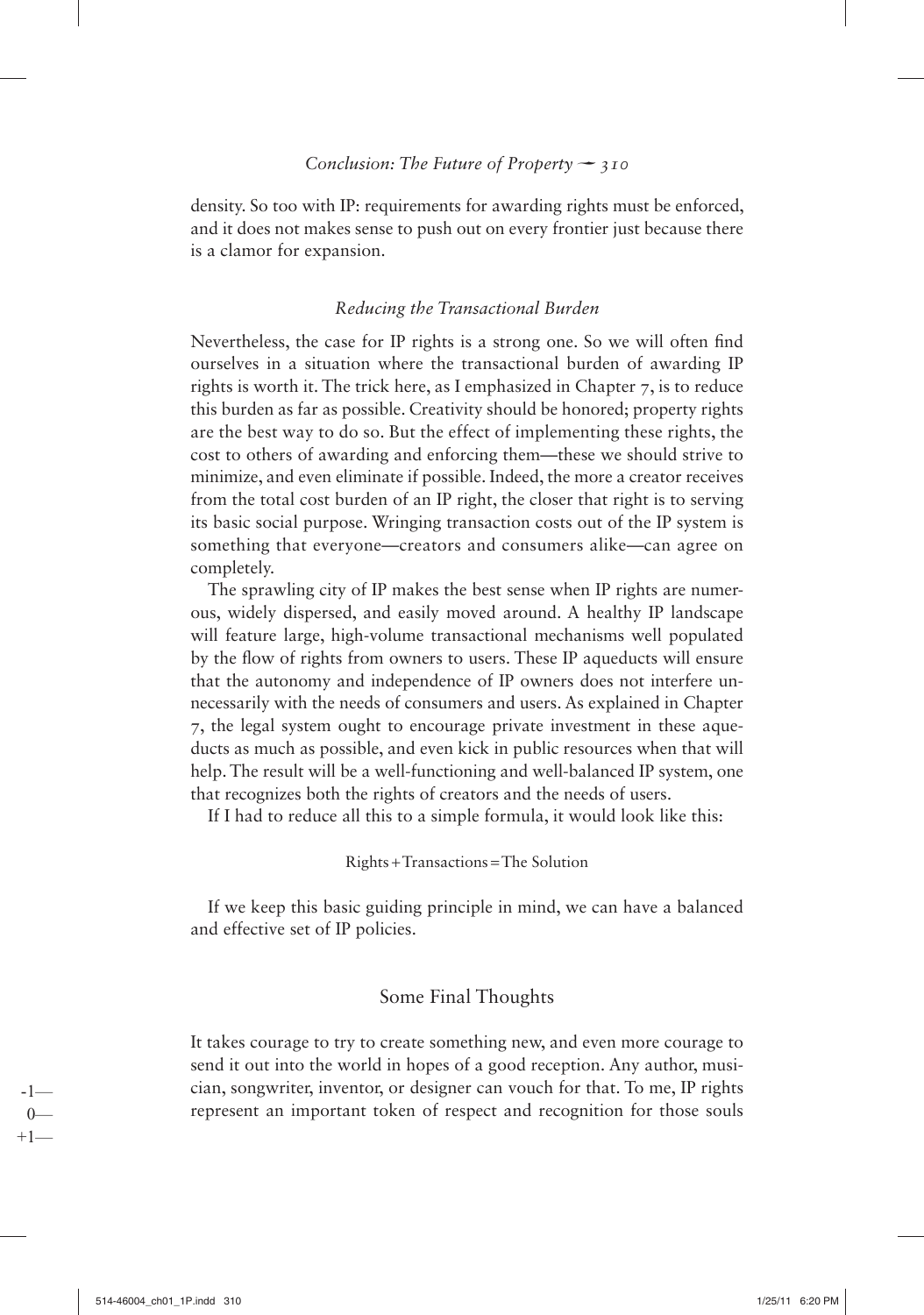brave enough to launch their creations out into the roiling sea in search of an audience or a market. These rights have a practical side too, of course; without them, these acts of bravery would often not add up financially. The prospect, or more often hope, of maybe making a living helps keep the creative class going. IP gives them a reason to believe that some day, for some of them anyway, a real career could be made by doing what they are best at.

There is no question that awarding IP rights costs something. Thomas Macauley's quote, no less accurate for being worn thin from overuse, says it all: copyright is a tax on readers for the benefit of writers. A commitment to IP reminds us to remember what we get in exchange for this tax. To paraphrase another quote, this one from Oliver Wendell Holmes, IP taxes are the price we pay for a creative civilization. To me, the cost is very much worth it.

In paying the IP tax, we recognize our interdependence. Creative people need to make a decent living. Consumers and users of creative works need dedicated professionals to keep doing what they do. Big anonymous companies may take in our money, but it does not stay there, at least not all of it. Some of it—enough to make a difference, we hope—finds its way into the hands of those whose works we use and enjoy. This all happens because IP rights are awarded by the government. The state mediates between creators and consumers. State-backed IP rights link creative people with those who enjoy their works. In this way, private ownership—which appears at times the opposite of a public-spirited institution, and seems even in some ways selfish—turns out to be just one part of a larger, interdependent structure. IP rights do not cut us off from one another; they are an instrument by which we meet each others' needs. It is this ability to unify, to knit together, that ultimately pushes to the forefront when we set ourselves the difficult but rewarding task of justifying intellectual property.